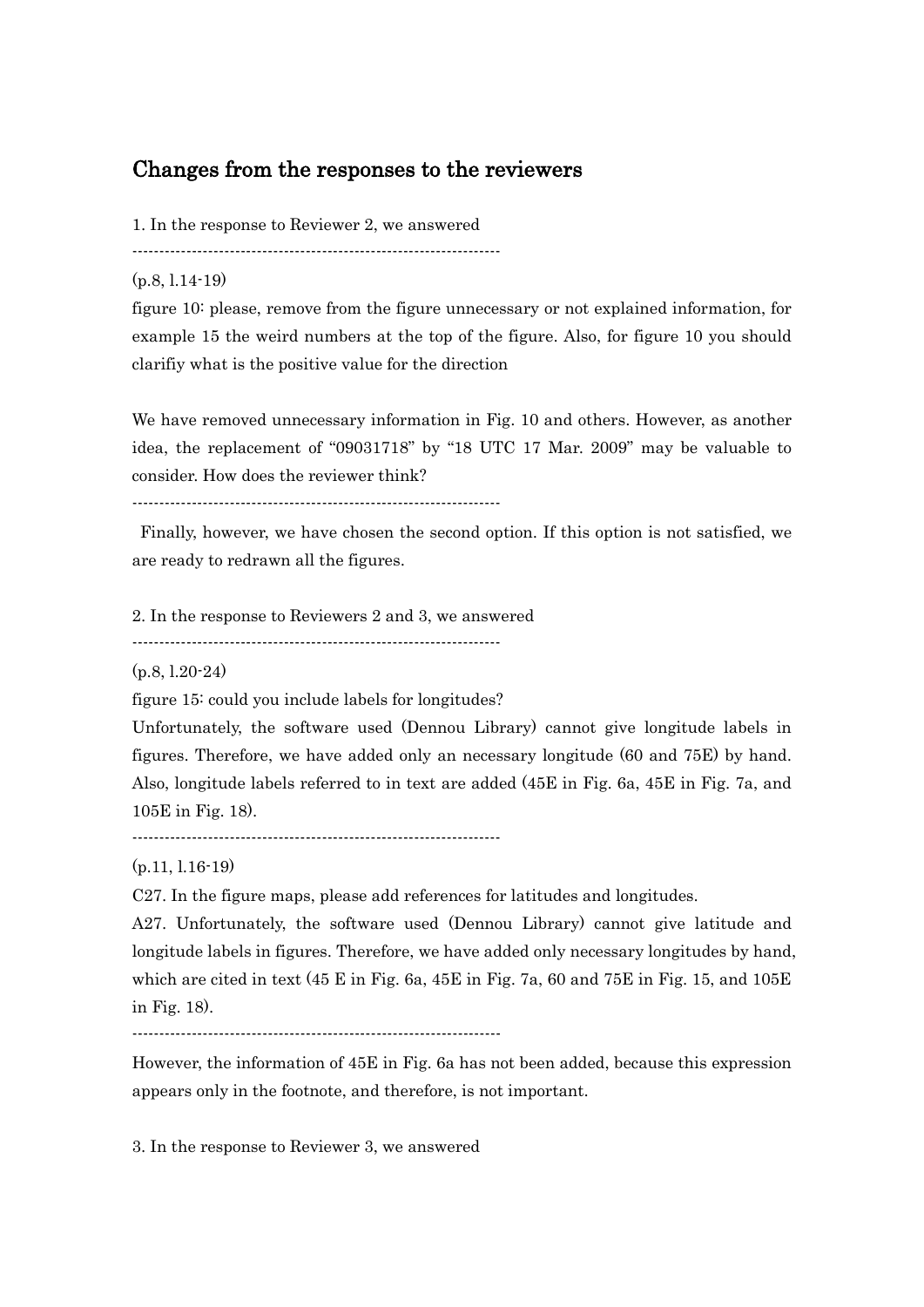--------------------------------------------------------------------

(p.5, l.22-25)

they have been cited as

From the very start, it is impossible to present mechanisms from the aforementioned \$^7\$Be observational data, except one data at the Mt. Cimone station (Cristofanelli et al. 2006; Tositti et al, 2014).

--------------------------------------------------------------------

However, "the data" has been replaced by "one data", because in the next sentence, the expression of "In these data" appears, and "these data" may be confused with "the data".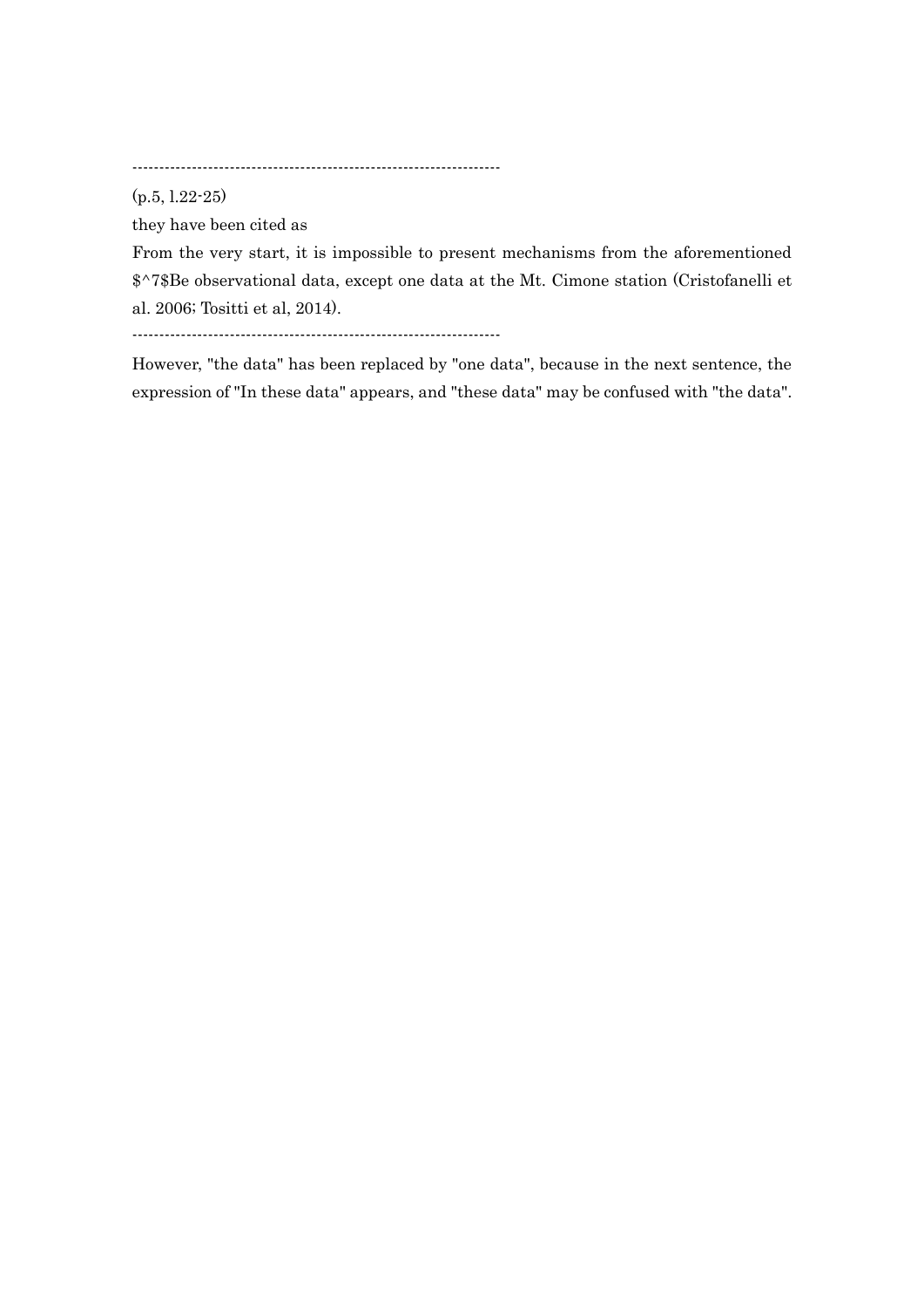Manuscript prepared for J. Name with version 2015/09/17 7.94 Copernicus papers of the LATEX class copernicus.cls. Date: 14 March 2016

# Fast descent routes from within or near the stratosphere to Earth's surface in Fukuoka, Japan

H. Itoh<sup>1</sup> and Y. Narazaki<sup>2</sup>

<sup>1</sup>Department of Earth and Planetary Sciences, Kyushu University, 744, Motooka, Nishi, Fukuoka, 819-0395, Japan <sup>2</sup>Fukuoka Institute of Health and Environmental Sciences, 39, Mukai-Zano, Dazaifu, Fukuoka, 818-0315, Japan

*Correspondence to:* H. Itoh (itoh@weather.geo.kyushu-u.ac.jp)

Abstract. By using high concentrations of  ${}^{7}$ Be as an indicator, we clarify fast descent routes from within or near the stratosphere to Earth's surface, with the study site being in Fukuoka, Japan. Most routes arise from high latitudes through the following processes. First, the descent associated with a tropopause fold occurs, followed by southward movement with slow descent at the rear side of

- 5 a strong trough. Because this motion occurs along an isentropic surface, the descending air parcels nearly conserve the potential temperature. As an extension, a strong descent associated with a sharp drop in the isentropic-surface height occurs at the **south** southern edge of the trough; this transports air parcels to low altitudes. This process involves irreversible phenomena such as filamentation and cutoff of potential vorticity. Finally, upon meeting appropriate near-surface disturbances, parcels at
- 10 low altitudes are transported to Earth's surface.

In some cases, parcels descend within mid-latitudes. In such routes, because the potential temperature is much higher at high altitudes than at low altitudes, strong descent with conservation of the potential temperature is impossible, and the potential temperature decreases. In these cases, the entire flow does not move downward; instead, only part of the flow in a diffluent-wind field descends.

15 When parcels descend, they push low isentropic surfaces, and their potential temperature decreases upon mixing with parcels having low potential temperature in the lower layers.

The prevalence of the high-latitude route is explained as follows. In the mid-latitude route, because parcels at high and relatively low altitudes mix, the high concentrations of <sup>7</sup>Be included in highaltitude parcels are difficult to maintain. Therefore, for parcels to arrive at low altitudes in the mid-

- 20 latitude while maintaining high concentrations of  ${}^{7}Be$ , i.e., conserving the potential temperature, their area of origin should be high altitudes in high latitudes where the potential temperature is almost the same as that in the arrival area. Moreover, the initial descent must occur, because parcels cannot descend in the stratosphere when moving from high to mid-latitudes; parcels must already have descended from the stratosphere to the troposphere in high latitudes for effective descent with
- 25 the movement to mid-latitudes.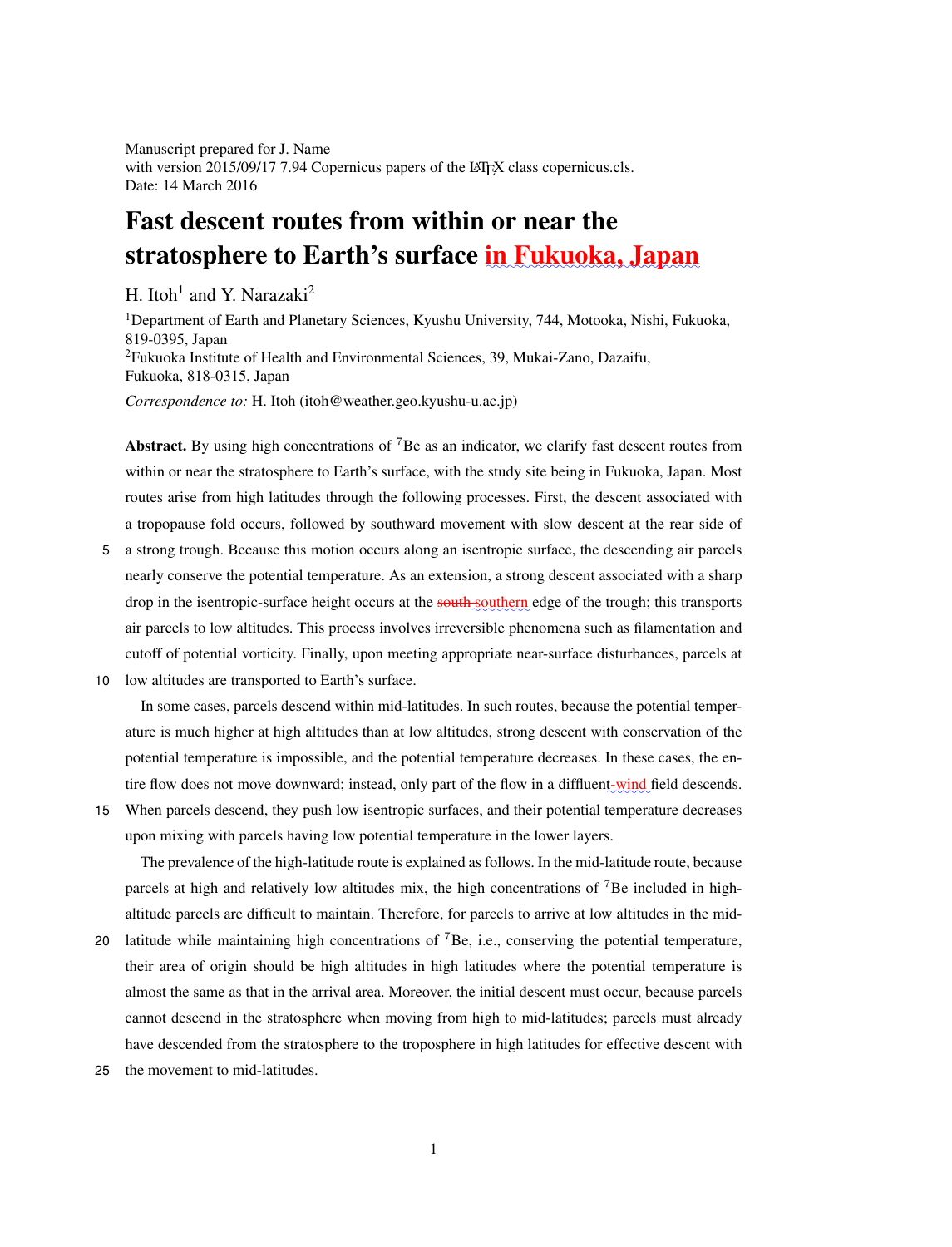In spring, tropopause folds are frequent in high latitudes, disturbances in the southward transport of parcels are strong, and disturbances occur by which parcels descend to the surface. Therefore, high concentrations of <sup>7</sup>Be occur most frequently in spring.

### 1 Introduction

30 Stratosphere-to-troposphere transport (STT) has attracted much research interest in the fields of atmospheric dynamics and chemistry and environmental science. Therefore, numerous studies have focused on STT since Kida's (1977) pioneering numerical researchits investigations started in the 1950s (e.g., Reed and Sander, 1953; Machta, 1957).

Thus far, the average features of the STT have been clarified considerably (Holton et al.,

- 35 1995; Stohl et al., 2003; US Environmental Protection Agency, 2006, etc.). The intrusion of stratospheric air into the extratropical troposphere involves synoptic-scale and mesoscale processes among which tropopause folds and cutoff lows are the most important (Stohl et al., 2003; Sprenger et al., 2003, Nieto et al., 2008). However, many STT studies focused on stratospheric air infiltration to the troposphere, and therefore, therefore, they only examined the transport
- 40 process to the upper- and mid-troposphere.

# Only recently, studies on deep intrusions to the troposphere (deep STT) have been conducted. Only recently, full-fledged studies on deep intrusions to the troposphere (deep STT) have been conducted, although, before the 200 By using one-year reanalysis data from the European Centre for Medium-Range Weather Forecasts (ECMWF), Wernli and Bourqui (2002) obtained numerous forward trajectories to arrive below

- 45 the 700 hPa level within a four-day period. As a result, it was confirmed that deep STT occurs frequently during winter and that its source regions are the storm tracks between 40 and 50<sup>°</sup> N. Furthermore, the geographical distribution of deep STT events was shown to be different from that of full sets of STT events. By extending the analysis period to 15 years, Sprenger and Wernli (2003) conducted similar analyses, the results of which nearly matched those of Wernli and Bourqui
- 50 (2002). They further examined destinations, in which the maximum was shown to be along the west coast of North America. James et al. (2003a, b), by using a Lagrangian particle dispersion model, extended the considered time-scales and included transport processes such as convection and turbulence that were not included in the trajectory model. Škerlak et al. (2014) investigated deep STT by using 33 year ECMWF reanalysis data. According to their results, deep STT shows
- 55 especially strong geographical and seasonal variations. The global hotspots hot spots for deep STT include the west coast of North America and the Tibetan Plateau, particularly in boreal winter and spring. However, in these studies, the descent mechanism was not examined.

The deepest area of the troposphere is above Earth's surface, which the most important to our environment. Therefore, a study of descending air

60 from the stratosphere to the surface is very interesting as "the deepest STT".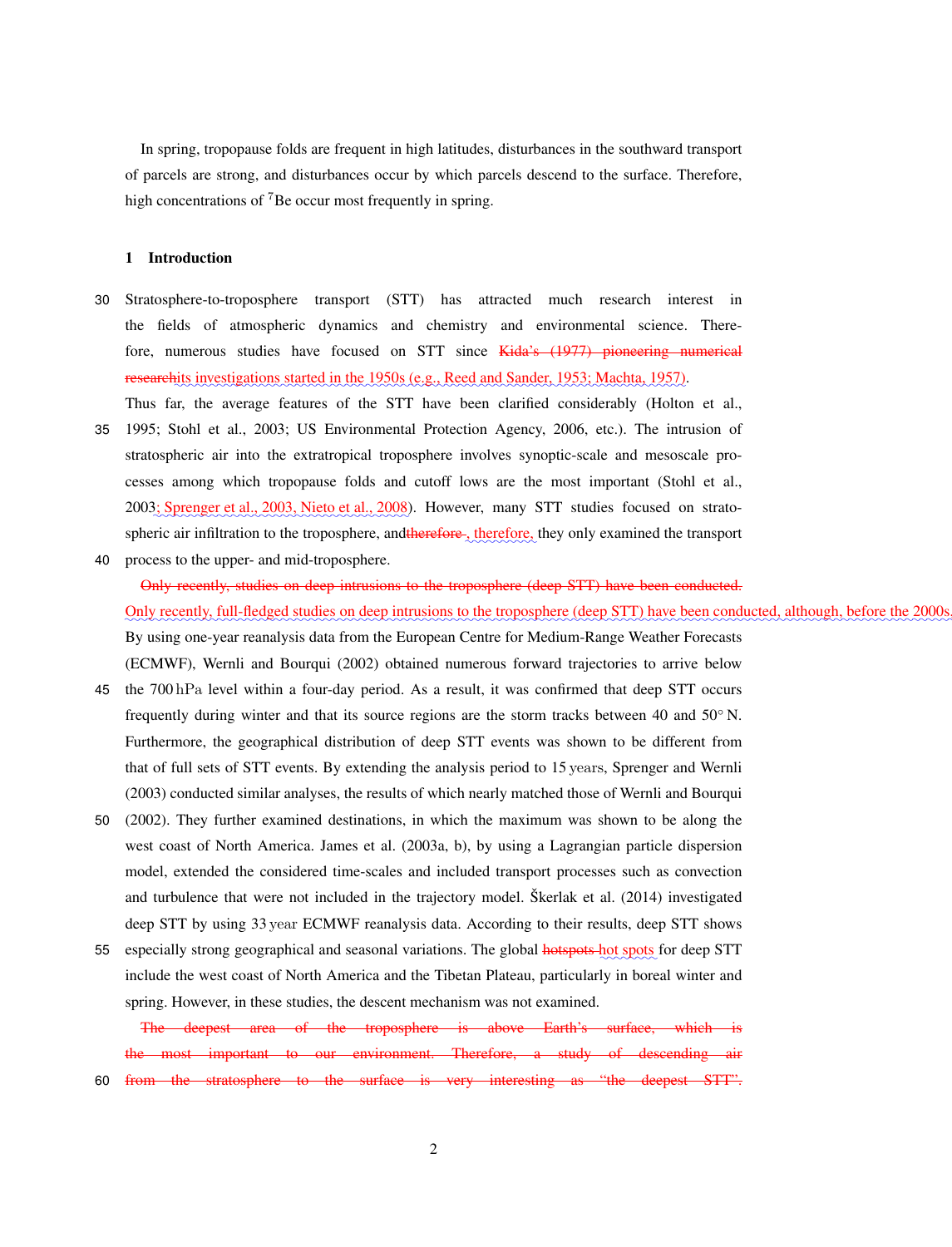Because the deepest area of the troposphere is above Earth's surface, a study of descending air from the stratosphere to the surface is Furthermore, if rapidly descending air from the stratosphere exists on the surface, it is interesting to note how this air is substantially and chemically different from general tropospheric air and what happens as a result from the perspec-65 tive of atmospheric chemistry and environmental science. However, such studies

maanaan maanaan maanaan maanaan maanaan maanaan maanaan maanaan maanaan maanaan maanaan m The surface in mountainous areas has similar height to 700 hPa or so. Therefore, there has been a growing number of publications in

In non-mountainous areas on the other hand, deepest STT studies have not been conducted thus far. At most, studies have discussed whether surface ozone is influenced by stratospheric ozone.

- 70 Lin et al. (2012) showed that a global high-resolution chemistry-climate model can capture the observed layered features and sharp ozone gradients of deep stratospheric intrusions. These stratospheric intrusions led to elevated background ozone concentrations(see also Langford et al., 2015). . Ambrose et al. (2011), Lefohn et al. (2012), Langford et al. (2012), Yates et al. (2013), Langford et al. (2015), and Lin et al. (2015 However, even in this study, an indicator that directly demonstrated stratospheric intrusions to the
- 75 surface was not used; therefore, it is difficult to judge whether the result was actually influenced by stratospheric air.

In this context, the present study investigates the descending air from the stratosphere to Earth's surface in a non-mountainous area. This study aims <del>to answer a</del>t answering the following questions. Can stratospheric air rapidly descend to the surface? If so, what route does it follow, and what

80 mechanism is it based on?

The problem here is how such a study can be conducted. It only seems necessary to have only to obtain forward trajectories of parcels originating in the stratosphere with the destination being Earth's surface, i.e., an extension of Wernli and Bourqui (2002), or backward trajectories in which the parcels originate at Earth's surface with the destination being the stratosphere. However, doing

85 so is difficult. As is clearly shown later, when the forward destination is the surface, the trajectory has a longer completion time. More importantly, most trajectories cannot reach the surface. In short, even if numerous trajectories are calculated, nearly all such calculations are of no use.

Thus, an appropriate indicator is required for effective trajectory calculations. In this study, we used the concentration of beryllium 7 ( $^7$ Be) as an indicator;  $^7$ Be is

- 90 a radioactive substance that is mainly produced in the stratosphere by cosmic-ray spallation (Nagai et al., 2000; Usoskin and Kovaltsov, 2008; Bezuglov et al., 2012), and <sup>7</sup>Be is a radioactive isotope, most of which (about 70%) is produced in the stratosphere (the remaining 30 % in the upper troposphe and it has a half-life as short as 53 days. Therefore, observations of high concentrations of <sup>7</sup>Be on the surface are direct indications of phenomena in which stratospheric air (or near-stratospheric air)
- 95 promptly descends to the surface, because <sup>7</sup>Be decays during extended durations in the troposphere, where high concentrations cannot be sustained. The two characteristics of stratospheric origin and short half-life time are unique to <sup>7</sup>Be and are not observed with other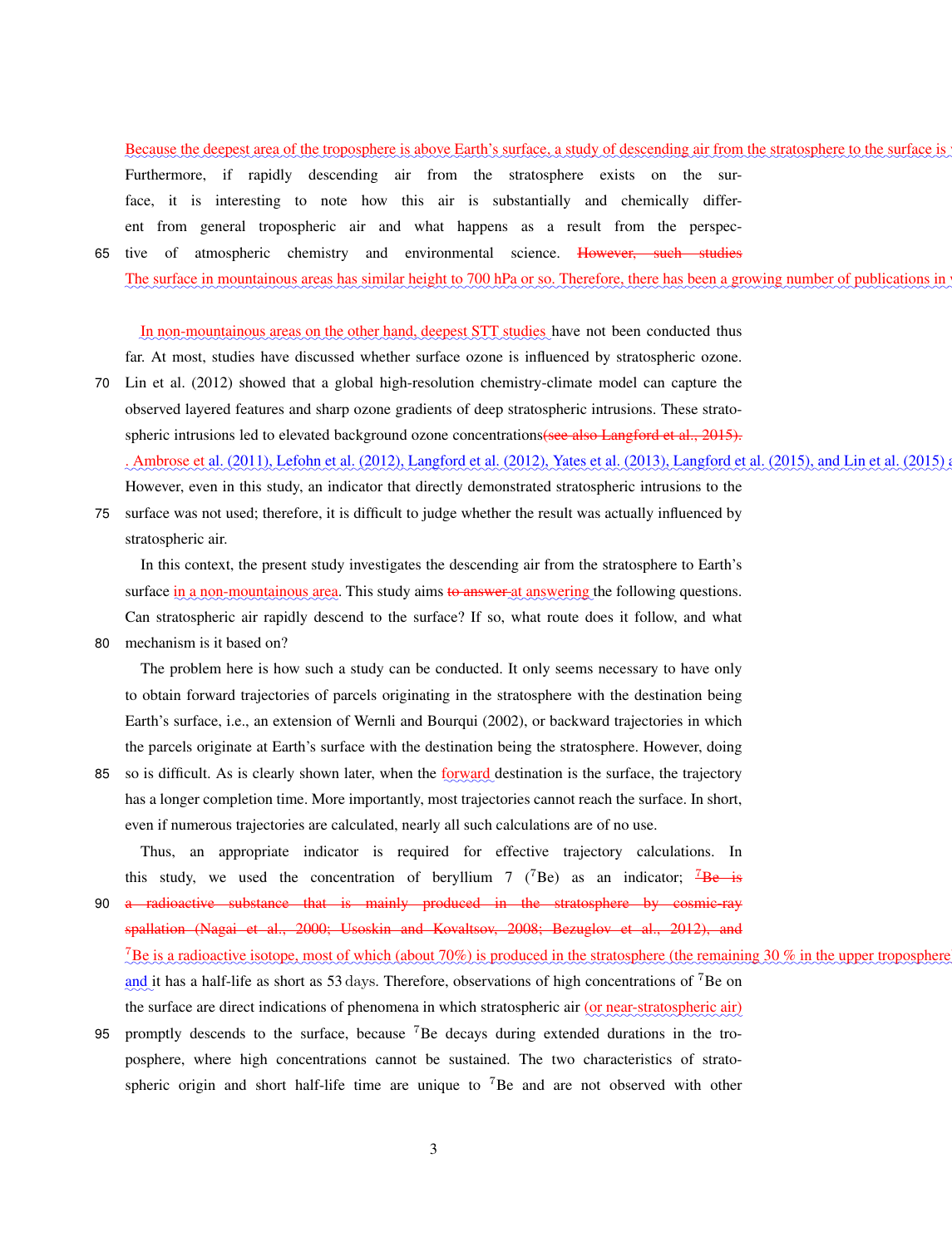substances. By setting the starting points and times of backward trajectories to the point at which high concentrations of <sup>7</sup>Be are observed, trajectory calculations can be conducted effectively.

100 Note that, because high concentrations of <sup>7</sup>Be do not automatically guarantee stratospheric (or near-stratospheric) origins, other crit

Numerous STT studies have employed  ${}^{7}$ Be concentrations. However, when  ${}^{7}$ Be is used alone, rapid descent might be missed because <sup>7</sup>Be concentrations become low when wet scavenging is performed on descending air (Gerasopoulos et al., 2001). Instead, the ratio of  $^{10}$ Be to  $^{7}$ Be is used

- 105 (e.g., Raisbeck et al., 1981): <sup>10</sup>Be is also a radioactive substance isotope that is mainly produced in the stratosphere; however, its half-life time is  $1.39 \times 10^6$  years, which is significantly longer. Thus, even when subjected to wet scavenging, the ratio is still small in rapid descent. However, for the purpose of this study, it is suffice to use <sup>7</sup>Be concentrations alone. This is because the objective is not to obtain all STT events and their statistical characteristics; instead, it suffices to consider
- 110 several a few tens of fast descent events. In other words, missing Missing some fast descents is not problematiea weak point for the present purpose. In addition, as high concentrations of <sup>7</sup>Be are indicative of an absence of wet scavenging, it is simpler to trace backward trajectories in such cases, which is preferable for the present purpose.

In previous studies using <sup>7</sup>Be, its concentration was most often measured at mountain ob-

- 115 servatories in East Asia and Europe or through aircraft observations, and the STT was then studied using these data. In East Asia, Tsutsumi et al. (1998) measured the ozone and <sup>7</sup>Be concentrations at Mt. Fuji (3776 m a.s.l.) in Japan and found that both concentrations became large at some times. Backward trajectory analysis beginning at these times indicated the intrusion of a stratosphere-origin airmass into the troposphere. Zheng et al. (2011) observed
- 120  $^{10}$ Be/<sup>7</sup>Be on the Tibetan Plateau and found that it exhibited marked seasonal variations. By aircraft observations, Jordan et al. (2003) produced a large dataset of <sup>7</sup>Be concentrationsobtained by aircraft observations. Upon analyzing this dataset, they inferred some STT mechanisms, including tropopause folds and mixing associated with subtropical jets. In the European In Europe, Elbern et al. (1997) identified many stratospheric intrusion events at the two European summits, by using <sup>7</sup>Be and ozone
- 125 In the project titled Influence of Stratosphere–Troposphere Exchange in a Changing Climate on Atmospheric Transport and Oxidation Capacity (STACCATO), combined measurements of  $^{10}$ Be and <sup>7</sup>Be concentrations were carried out regularly during the course of a full year at two highaltitude stations (Stohl et al. 2003). In addition, the STT was studied on an integrated basis using several methods including numerical simulation. Zanis et al. (2003) showed that the  ${}^{10}$ Be/<sup>7</sup>Be
- 130 ratio generally decreases is generally high during stratospheric intrusion episodes. Cristofanelli et al.  $(2003)$  compared several numerical model results with the measurement of  $^{10}$ Be and <sup>7</sup>Be concentrations and Usoskin et al. (2009) compared numerical model results with measured <sup>7</sup>Be concentrations at the surface, which revealed that all models captured the general behavior of the intrusion event. Using both production and transport models of <sup>7</sup>Be, Usoskin et al. (2009) verified the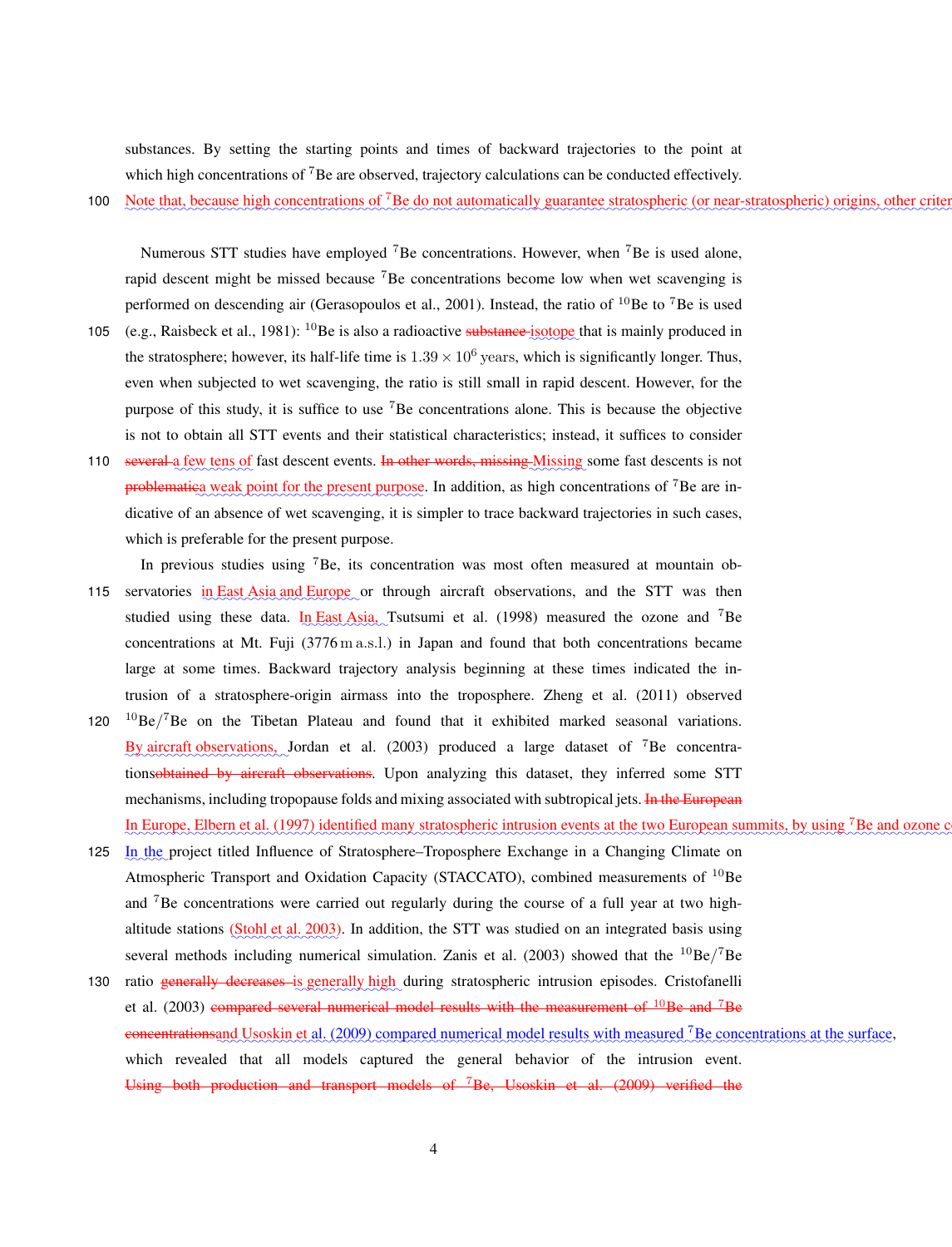- 135 results of both models via comparisons with observations at the surface. The models accurately reproduced the overall level of the measured <sup>7</sup>Be concentration near the surface. Cristofanelli et al. (2006) evaluated effects of stratospheric intrusions to surface ozone and <sup>7</sup>Be concentrations at the Mt. Cimone st In summation, although the usefulness of <sup>7</sup>Be observations and numerical models for STT studies has been confirmed, no studies have focused on the access of stratospheric air to the surface other
- 140 than that in mountainous areas, nor have its mechanisms been examined.
	- From the very start, it is impossible to present mechanisms from the aforementioned  ${}^{7}Be$  observational data. In , except one data at the Mt. Cimone station (Cristofanelli et al. 2006; Tositti et al. 2014). That is, in these data, sampling periods are long (one week or so) or observational periods are short (one
- 145 year or less). Data from short sampling periods (one day or so) are required to narrow down the starting times of trajectory calculations, and extended consecutive observations are needed to provide generality to the proposed mechanisms. On the other hand, we have the necessary data in a non-mountainous area, which include short sampling periods and extended consecutive observations, as presented in Sect. 2. Thus, we can effectively perform numerous calculations of 150 backward trajectories.

The remainder of this paper is organized as follows. In Sect. 2, the observational results of <sup>7</sup>Be concentrations are shown. In Sect. ??, high-concentration <sup>7</sup>Be events are extracted, and on the basis of this information, we propose a method for obtaining rapid descent routes using backward trajectories. In Sect. ??, we present the results and clarify the routes from the stratosphere to the sur-

155 face. Moreover, the mechanism for fast routes is presented by specifying the phenomena associated with the routes. In Sect. ??, the discussions are presented. Finally, in Sect. ??, the conclusions are provided.

### 2 Observational results of <sup>7</sup>Be concentration

<sup>7</sup>Be concentrations have been consecutively measured since 1998 (Narazaki and Fujitaka, 2009) at 160 the Fukuoka Institute of Health and Environmental Sciences (FIHE) located in Dazaifu, Fukuoka Prefecture, Japan (33.5° N, 130.5° E, 30 m a.s.l.; Fig. ??). Sampling intervals are once every one to five days before March 2011 and nearly every day since then. However, measurements were not available between 6 October and 19 November 2014, when the buildings were being retrofitted for earthquake resistance. The measurement times are around 00:00 UTC (09:00 165 JST Uapan Standard Time). Among previous studies, only Kikuchi et al. (2009) examined the data

of <sup>7</sup>Be concentration almost daily over several years at a non-mountainous site.

The <sup>7</sup>Be concentrations were measured as follows: aerosol samples were collected on quartz fiber paper (QR-100; 20.3 cm  $\times$  25.4 cm; ADVANTEC Co., Ltd.) using high-volume air samplers (HVC-1000N, HV-1000F, and HV-1000R; Shibata Science Co., Ltd.). The flow rate was 1000 L min<sup>−</sup><sup>1</sup> , and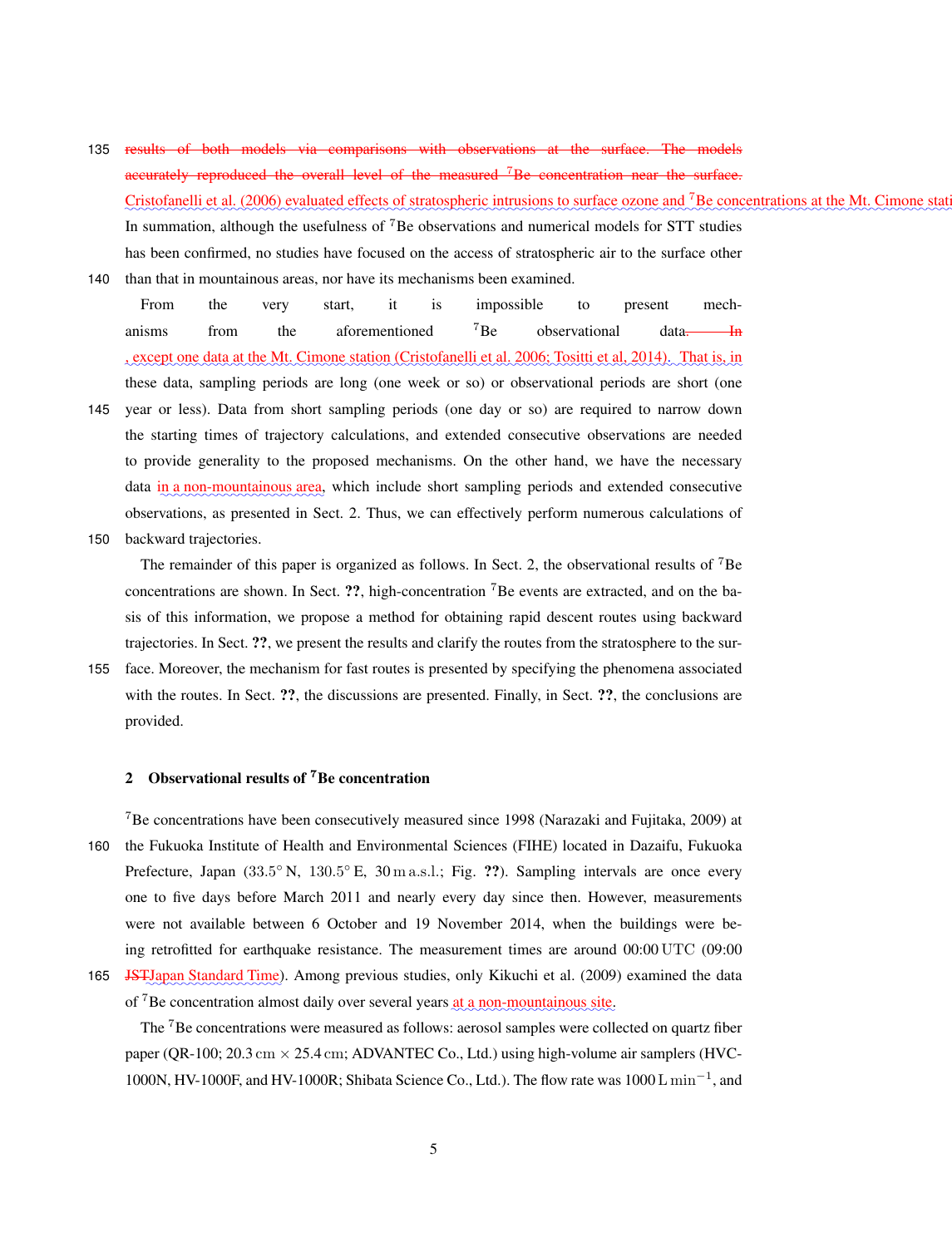- 170 the integrated air volume was  $1440-5500 \,\mathrm{m}^3$  per sample. The paper collecting the aerosol was folded with the sampling side inside to create 12 sheets that were then punched through by a punch with a diameter of 48 mm. To reduce their volume, the 12 sheets of paper were then pressurized with a force of ∼ 10about 10 t by a pressure machine to form a disk of 2 mm thickness. The <sup>7</sup>Be activity was measured using a high-purity germanium detector system (<del>Seiko EG & G Ortec, Canberra</del>Canberra).
- 175 The <sup>7</sup>Be concentrations were obtained after being adjusted to the sampling dates on which the radioactivity decayed with the half-life time of <sup>7</sup>Be.  $\frac{Error\ of\ ^{7}Be\ concentration\ is\ typically\ 5\%.}$

The analysis period is six years from 2009 to 2014. This period is sufficient for capturing the statistical characteristics.

Figure ?? shows observational results of <sup>7</sup>Be concentrations. The measurement period is from 180 April 2011, when the measurement was changed to once per day, to September 2014, prior to the earthquake-resistant retrofitting. The concentrations are quite low during summer, suggesting large seasonal variations. This result is the same as those reported by Megumi et al. (2000) and Kikuchi et al.  $(2009)^1$  who presented observational results for other locations in Japan. However, Narazaki and Fujitaka (2009) also indicated several observational locations at which double peaks in spring 185 and autumn are prominent.

Table ?? shows the seasonal averages and standard deviations (SDs) of <sup>7</sup>Be concentrations. Because the time resolution of the measurement is not constant, these values are calculated by considering the weight of time. DJF represents December, January, and February; MAM, March, April, and May; JJA, June, July, and August; and SON, September, October, and November. In the following,

- 190 DJF, MAM, JJA, and SON are referred to as winter, spring, summer, and autumn, respectively, for simplicity. The averages are arranged by spring, winter, autumn, and summer in order of magnitude. However, because the differences are small except for summer, we consider the averages in spring, winter, and autumn to be nearly identical. The SDs are largest in spring, indicating a large time variation.
- 195 Peaks of <sup>7</sup>Be concentrations are observed in various seasons worldwide, and many studies have aimed <del>to understand</del> at understanding how these peaks are determined (e.g., Freely Feely et al., 1989; Buraeva et al., 2007). However, the focus of the present study does not require the identification of the factors determining seasonal variations.

### 3 Method for obtaining fast descent routes

### 200 3.1 Method and data

In this study, <sup>7</sup>Be concentrations of more than  $10 \text{ mBq m}^{-3}$  are defined as high-concentration events.  $10 \text{ mBq m}^{-3}$  is more than the average  $+2 \text{ SDs } (9.58 \text{ mBq m}^{-3})$  from Table ??; there-

<sup>&</sup>lt;sup>1</sup>Kikuchi et al. (2009) reported the existence of double peaks in spring and autumn. However, the concentrations in winter are nearly the same as those in spring and autumn, as far as we can see the figure.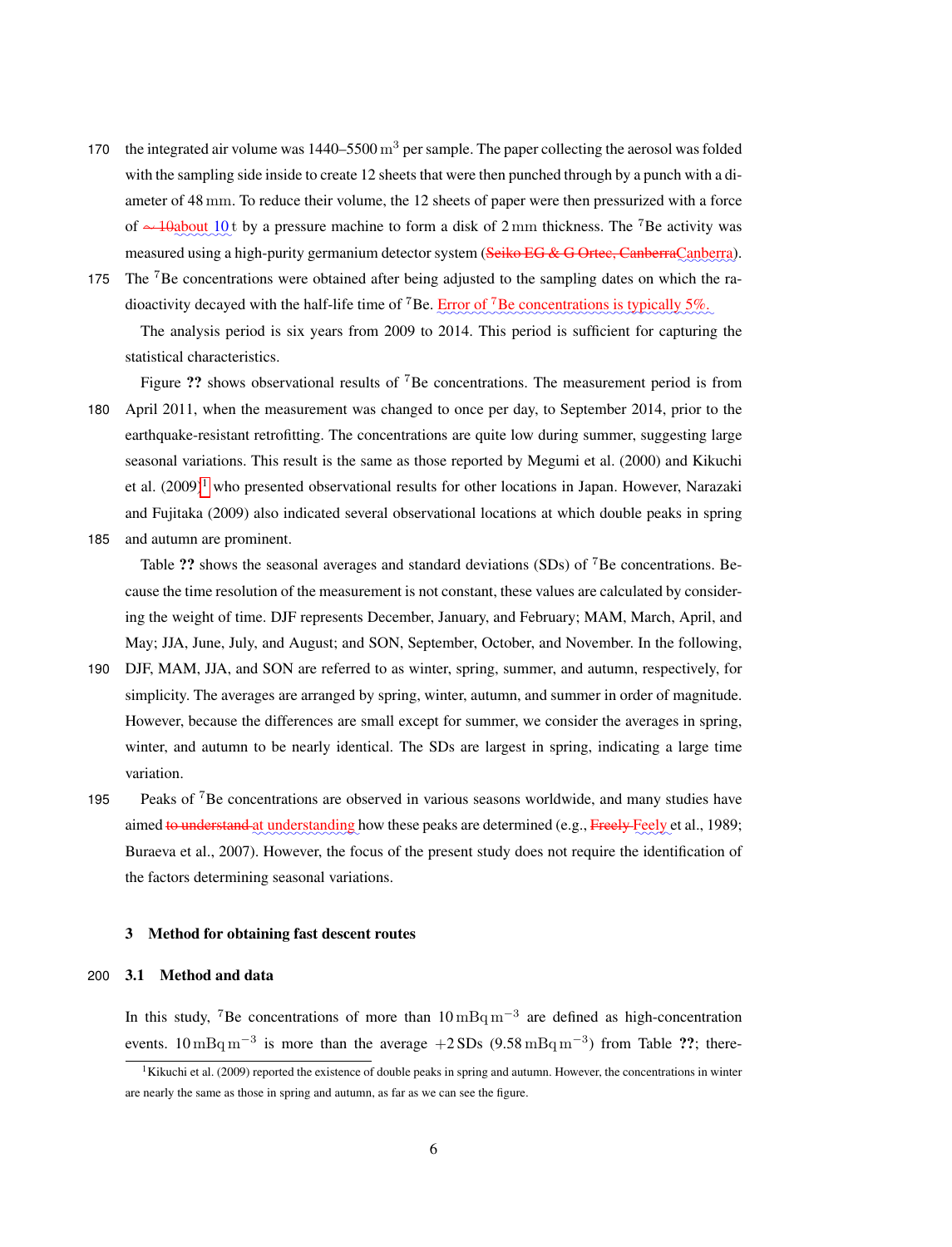fore, this value is statistically significant (see also Fig. ??). Because the measurement time (starting and closing times of measurement) is around 00:00 UTC, high-concentration days are used

205 almost interchangeably with high-concentration events.

At certain times on these days, it is highly possible that parcels originating from within or near the stratosphere arrive in Fukuoka, where Fukuoka refers to the area around FIHE in this study. We then calculated the backward trajectories from the five time points of 00:00, 06:00, 12:00, 18:00, and 24:00 (i.e.,  $00:00$  on the following day) UTC on these days. These times are the output times for

- 210 the Japanese 55 year Reanalysis (JRA-55) data. More specifically, the trajectories were traced from 1734 starting points near FIHE, which are on six levels (in intervals of 25 m from 25 to 150 m altitude above the surface), and  $17 \times 17$  grid points with a grid interval of 5 km centered at FIHE on one altitude surface. Numerous starting points are used for three reasons. First, the  ${}^{7}$ Be concentration at FIHE is not necessarily determined by one trajectory over FIHE but by many trajectories near FIHE,
- 215 because diffusion is strong in the boundary layer. Second, the amount of air descending from the stratosphere can be evaluated from numerous trajectories. Third, to form clear statistical characteristics, numerous trajectories are needed. If the trajectories reach the stratosphere or its vicinity within 10 days, they are considered to have exhibit fast descent routes from the stratosphere to Fukuoka. Moreover, we can present the mechanism of fast descent routes by specifying the meteorological
- 220 phenomena occurring at these times.

The parcel positions were calculated by using the fourth-order Runge–Kutta scheme; the integration time step and period were 10 min and 10 days, respectively, and the wind, which advects the parcels, was interpolated linearly in time and in the vertical direction and by cubic splines in the horizontal plane. We assume that parcels were transported latitudinally and longitudinally by the

- 225 meridional and zonal wind components, respectively. However, because such calculations cannot be conducted near the pole, they were performed in the following manner: first, the near-pole area was defined as the area north of 89.57◦ N, which is the northernmost Gaussian latitude. This spherical area was approximated as a plane, and the zonal and meridional winds were converted to the two components perpendicular to each other within this plane. The parcels were assumed to be advected
- 230 by these wind components. The vertical motion is expressed by the vertical  $p$  velocity. Therefore, parcel positions were first calculated in the pressure value, and then, by using the pressure and height data, the height value was obtained.

The model-grid data for the JRA-55 served as the meteorological data to trace the backward trajectories. Moreover, we used the isentropic and pressure-level data to specify the phenomena

235 associated with the descent routes. In the model-grid data, the horizontal resolution is ∼ 0.5625about  $0.5625^{\circ}$  (640 × 320 Gaussian grids) except near the poles, where the data grids are reduced. The number of vertical levels is 60 with a top level of  $\sim$  10 about 10 Pa. The pressure-level data have a resolution of 1.25° in the longitudinal and latitudinal directions and 37 vertical levels, of which 23 levels below 200 hPa were used for the analysis. In the isentropic data, the two datasets in which the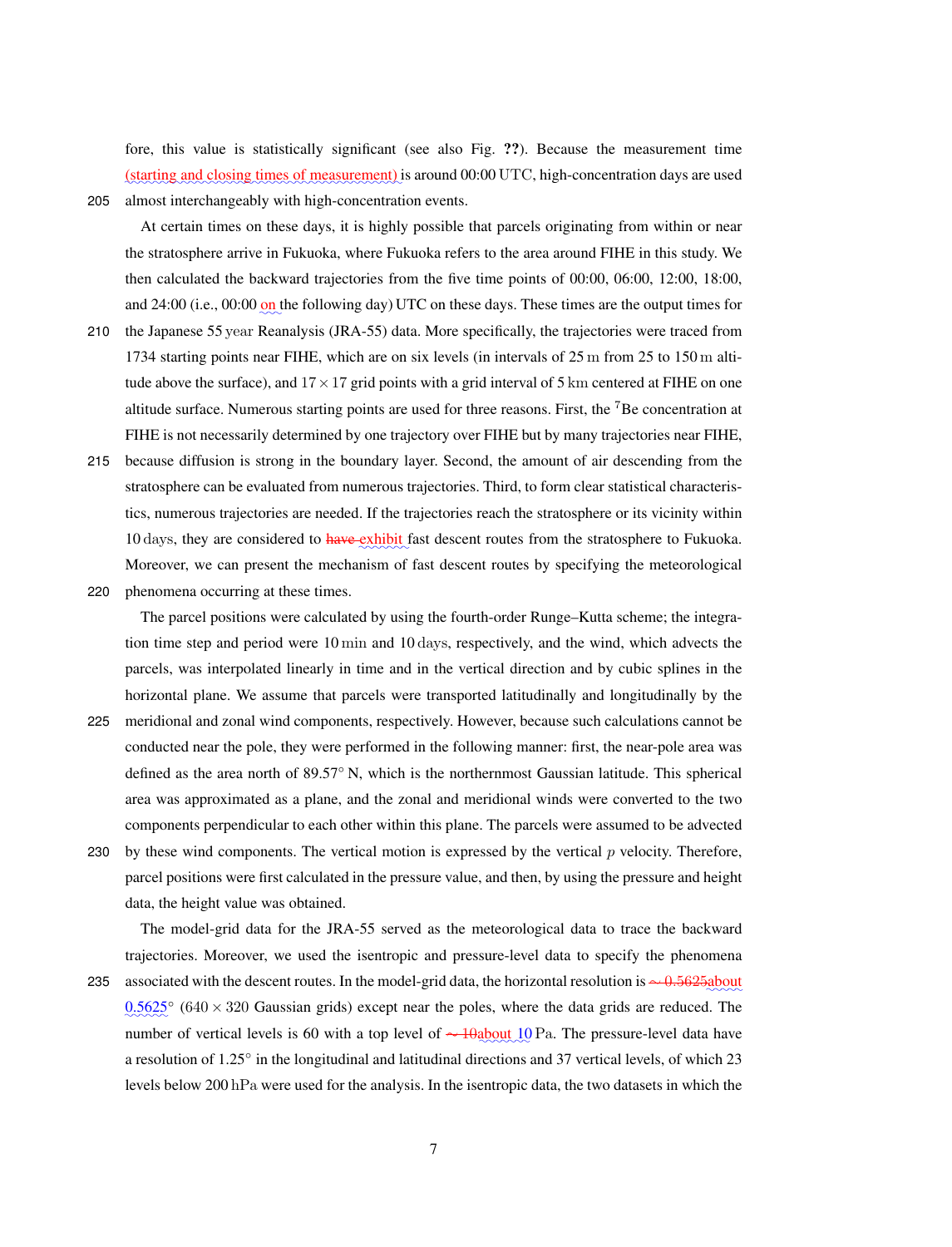240 resolutions are the same as the model-grid data and  $1.25^\circ$  were used. The number of vertical levels is 21, of which only eight levels below the 340 K surface were used (the lowest level is the 270 K surface). Details of the JRA-55 data are explained in Kobayashi et al. (2015).

High-concentration events of <sup>7</sup>Be are shown in the second row in Table ??. The total number of events was 43, covering 56 days. However, we should be cautious that the sampling intervals,

245 i.e., averaging periods are not constant, because a longer averaging period relates to statistically fewer high-concentration days. Therefore, prior to March 2011, the high-concentration days may be underestimated. However, this difference is not considered in the present study.

Seasonal variations show that high-concentration days are predominant in spring (March, April and May), totaling 41 days (73 %). Two events in summer, on 1 and 2 June, should essentially be 250 regarded as May events. If these are added to spring events, the appearance ratio in spring becomes 77 %. Following spring, seven winter events (nine days) are found. As the averaged concentrations are nearly the same among winter, spring and autumn, as observed previously, this means that the rapid descent routes from the stratosphere to Fukuoka occur frequently only in spring. The reason for such a large number of high-concentration days in spring is discussed in Sect. ??.

### 255 3.2 Case selection for analysis

As stated above, backward trajectories were traced from the five times over one day. However, all of these times were not objectives for analysis, because among the five times, all trajectories could originate in areas altitude ranges other than the stratosphere and its adjacent region. Therefore, in this subsection, we simply explain how to select cases for analysis.

✿✿✿✿✿✿✿✿✿✿✿✿✿✿✿✿✿✿✿✿✿✿✿✿✿✿✿✿✿✿✿✿✿✿✿✿✿✿✿✿✿✿✿✿✿✿✿ 260 The detail is described in the supplementary material.

First, two indices are defined. The first is  $\hat{z}_1$  defined as follows. Let  $\hat{z}_i$  ( $i = 1, \ldots, 1734$ ) be the highest altitude reached in each trajectory, where  $i$  is a suffix in order of the altitude. Therefore,  $\hat{z}_1$  is the highest altitude among all 1734 trajectories. Because this value is, of course, one index to determine the parcel origin,  $\hat{z}_1$  is the first index used to select object times for analysis. However,

265 the <sup>7</sup>Be concentration does not necessarily correspond only to  $\hat{z}_1$ , because even if  $\hat{z}_1$  is high, the <sup>7</sup>Be concentration does not become high when, for example, the altitudes of all the other trajectories are low. Then, as the second index, we use the top-1%, i.e., top-18 average of  $\hat{z}_i$ . This value is represented as  $\hat{z}_a$ . That is,

$$
\hat{z}_{\rm a} = \frac{1}{N_{\rm a}} \sum_{i=1}^{N_{\rm a}} \hat{z}_i,\tag{1}
$$

270 where  $N_a = 18$ . Objects for analysis are basically selected as the time when  $\hat{z}_a$  is maximum and  $\hat{z}_1 \ge 8000$  m.

Some results of backward trajectory analysis are shown in Table ??. When the averaging time is one day, as shown in the upper part of Table ??, the objects for analysis are the time when  $\hat{z}_a$  is maximum and  $\hat{z}_1 \ge 8000$  among the five times. Thus, in the upper example of Table ??, 06:00 1 June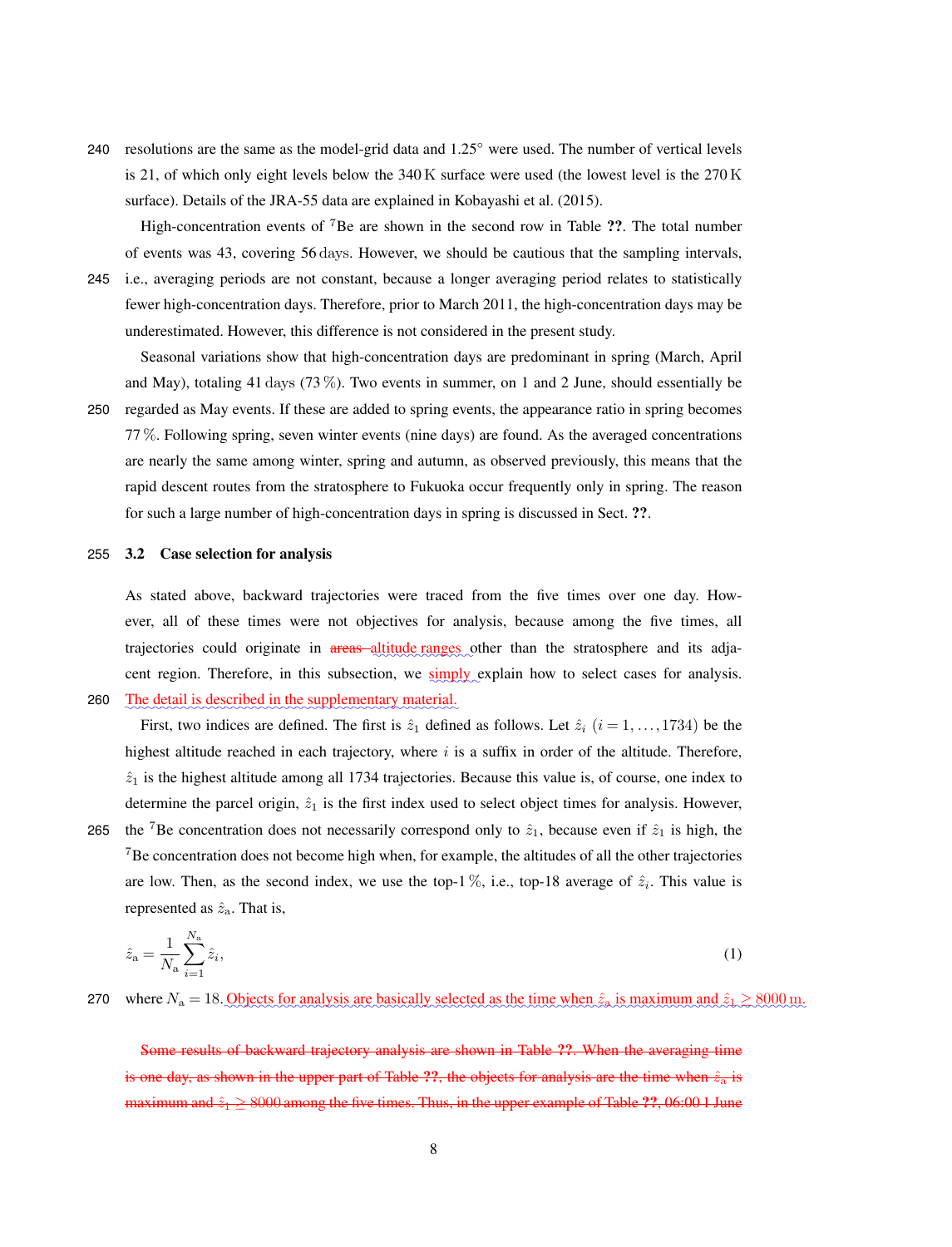- 275 and 00:00 2 June are selected as objects for analysis. Even when the averaging time (sampling interval) is longer than one day, the selection rule is basically the same as that for one day; all times when  $\hat{z}_n$  is a local maximum and  $\hat{z}_1 \ge 8000$  between sampling intervals are chosen. However, when the two maxima of  $\hat{z}_a$  are separated for only 12, that is, only one calculation is "slipped" in between, only one time (obviously that with larger  $\hat{z}_a$ ) is selected. Thus, in the lower part of Table ??,
- 280 12:00 3, 18:00 4, and 00:00 6 May are selected. A comparison of these results reveals that the case at 12:00 2 June 2009 shows the maximum for  $\hat{z}_1$ , whereas  $\hat{z}_2$  attains the maximum at 00:00 2 June, which shows a monotonic decrease. Therefore, using both  $\hat{z}_1$  and  $\hat{z}_3$  is preferable.

Based on the maximum of  $\hat{z}_a$  only, 47 cases are selected, as shown in the third row of Table ??. The maxima of the highest reached altitude,  $\hat{z}_1$ , are all more than 6000 m. However, in 14 cases

- 285 among them,  $\hat{z}_1$  is less than 8000 m; the remaining 33 cases, which are considered as reaching the stratosphere or adjacent regions, are chosen as objects for analysis. Among the objects for analysis,  $\hat{z}_1$  of more than 10 000 and 9000 m is attained in 5 and 14 cases, respectively. Even in the 14 cases less than 8000 m, if the tracing times of backward trajectories were extended, the trajectories would reach altitudes higher than 8000 m. However, this type of research is beyond the scope of the present 290 study.
- 

The details of the 33 cases are shown in Table ??. The numerals prior to the time are expressed as case numbers; for example, the case of 00:00 18 March 2009 is referred to as case 1. The maxima of the potential vorticity (PV) of parcels on trajectories are also shown. The values are all more than 2 PVU  $(10^{-6})$ ; the minimum is 2.35 PVU for case 24,

295 the supplementary material. Case numbers are assigned in chronological order. The maxima of the potential vorticity (PV) of parcel and 30 cases exceed 3 PVU. Because 2 PVU is said to be an index of stratospheric air (e.g., Hoskins et al., 1985; Wernli and Bourqui, 2002; Sprenger and Wernli, 2003), all cases have the characteristic of stratospheric air in terms of PV. As PV is not well conserved (not shown), the Lagrangian time changes of PV are not mentioned in the following analyses.

### 300 4 Results

In this section, the terms "top  $1\%$ " and "top  $25\%$ " are frequently used. Their meanings are the same as those in the previous section, i.e., top 1 and 25 % of  $\hat{z}_i$ , the highest reached altitude, of each trajectory. For simplicity,  $\hat{z}_i$  or the highest reached altitude is omitted hereafter.

### 4.1 Overall characteristics

305 Figure ?? shows top-1 % averaged trajectories for two days from their highest altitudes for all the 33 cases. The averages of latitude and longitude were not obtained as the simple arithmetic averages of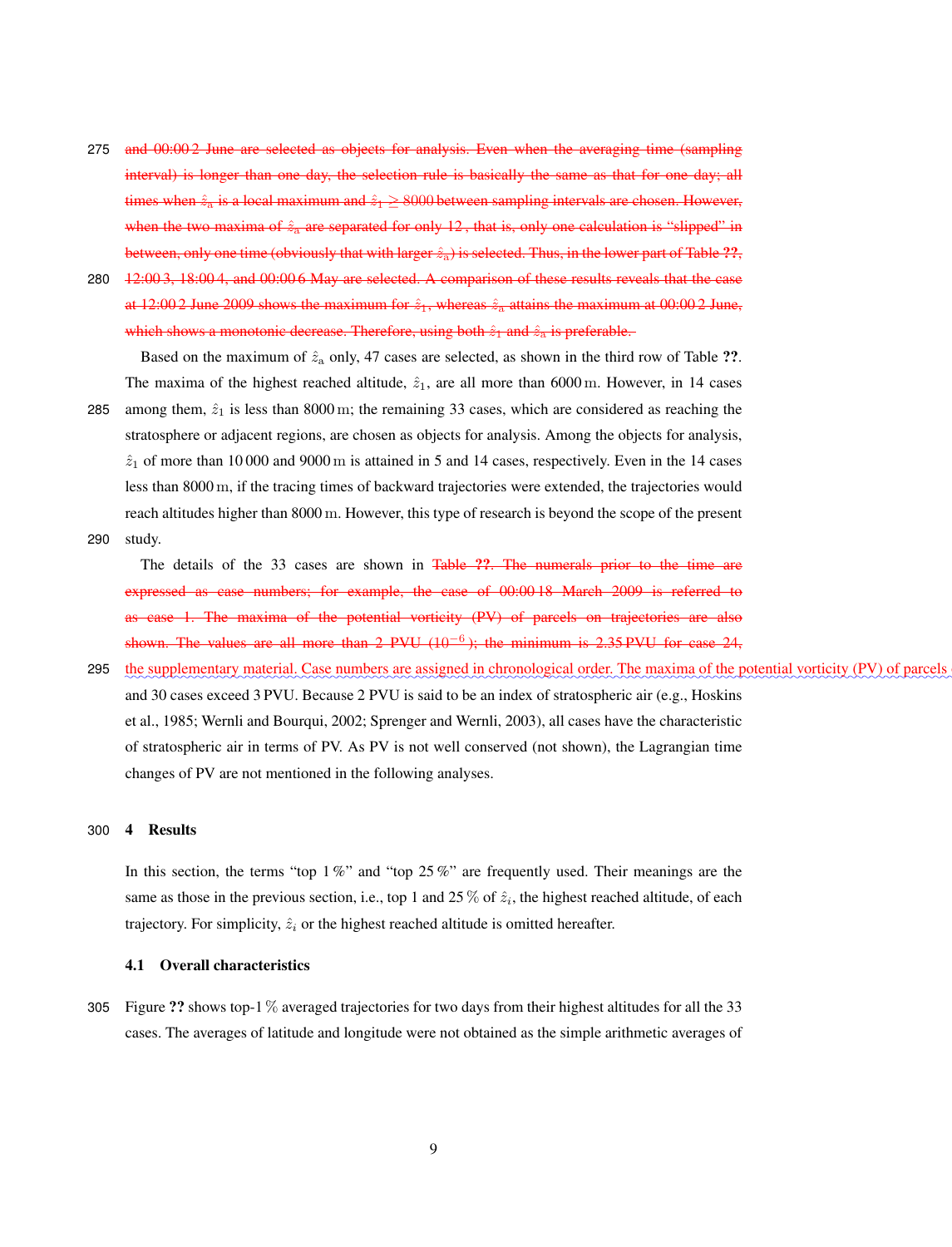latitude and longitude but as averages of points on a sphere. The average in altitude was

$$
\overline{z}(t) = \frac{1}{N_a} \sum_{i=1}^{N_a} z_i(t). \tag{2}
$$

The highest altitude in the average trajectory is the maximum of  $\overline{z}(t)$ . This value is gener-

310 ally smaller than  $\hat{z}_a$ . If trajectories vary among the top 1, the average trajectory is not valid. If the top-1 % trajectories vary widely among each other, the average trajectory is meaningless. However, because such cases are few, we consider that the overall features of descent routes can be

captured.

Figure ??a shows that the longitudes of the trajectories vary among cases and do not 315 have a strong tendency, although most trajectories attain the highest altitude in the eastern hemisphere. Conversely, Fig. ??b shows systematic trajectories in latitude and altitude. trajectories in Fig. ??b show systematic motion in latitude and altitude. That is, the highest altitudes are located at high latitudes for many trajectories, and the altitudes lower as one moves to midlatitudes. More specifically, with the exception of case 7, all cases attain their highest altitudes north

- 320 of 45<sup>°</sup> N, and 25 cases attain them north of  $60°$  N, i.e., in high latitudes. Thus, the routes from high latitudes are the main descent routes. The clarification of this mechanism is the major problem in this study. Figure ??b shows that parcels lower the altitude while conserving their potential temperature in many cases. However, in case 7 and in a few other cases, the potential temperature is changed. Also in this respect, the characteristics of case 7 differ from those of many other cases. Case 19
- 325 shows a large descent of 6892 m for two days, with 4659 m recorded on the first day. The cause of this rapid descent is investigated in the next subsection.

To pursue the route from high latitudes, we further examine the 25 cases in which the highest altitude is attained north of  $60^\circ$  N. Figure ?? shows the paths of the maximum latitudinal movement and maximum descent per day for these 25 cases.

- 330 The maximum latitudinal movement per day means that moving distance per day in the southward direction is the maximum along Table ?? presents the times when these values are reached, along with the highest altitude, as the time from the starting time of backward trajectories. In Fig. ??, the maximum descent paths (red markslines terminated by red symbols) are generally located at the lower latitude side, which indicate that the large descent is followed by large latitudinal movement. Furthermore, the movement to
- 335 the lower latitude is accompanied by slow descent. According to Fig. ?? and Table ??, the following processes occur in the usual time sequence (forward trajectory): first, the highest altitude is achieved (its time is denoted as  $t_a$ ). Slightly more than two days later, a large movement in the latitudinal direction begins with slow descent (start time:  $t<sub>m</sub>$ ), and slightly little less than two days after that, the largest descent occurs (start time:  $t_d$ ). Because  $t_a - t_m$  and  $t_m - t_d$  are positive even at the edges
- 340 of the confidence intervals of  $99\%$  (26.7 and 17.7 h), the reversal of these times does not occur statistically. In fact, the reversal occurs only in a few cases, i.e., in three cases for  $t_a - t_m$  (within three hours for all three cases), and only in one case (case 24) for  $t_m - t_d$  among all 24 cases.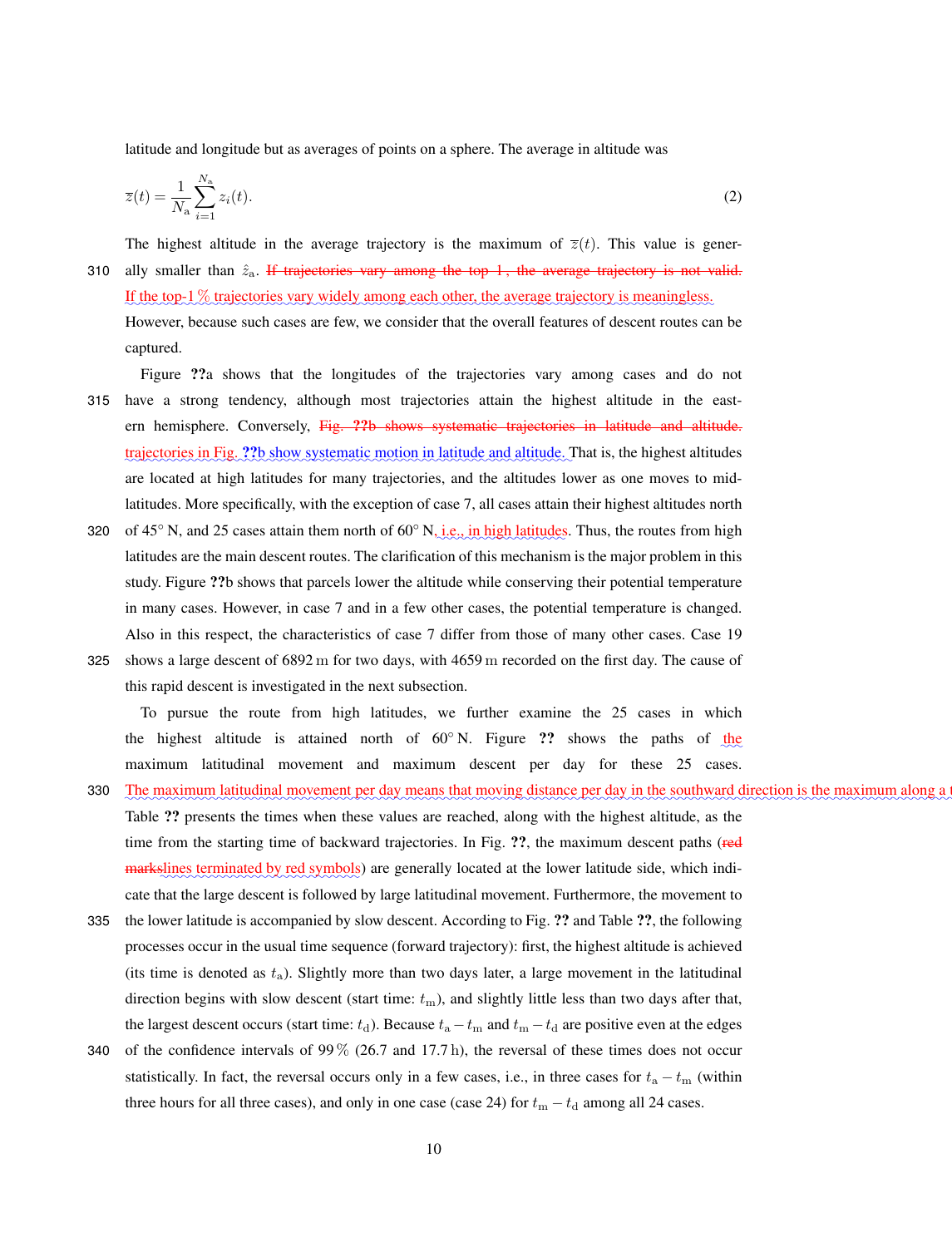Figure ?? shows the top-1  $\%$  averaged trajectories for the last two days. At a glance, these trajectories are not systematic and approach Fukuoka from all directions. The variations in height and

- 345 latitude are small for two days, and a relatively long time is needed to finally arrive at Fukuoka at low altitudes, with the exception of three cases (cases 9, 23, and 31). These results are consistent with those in Table ?? in that it takes an average of 91 h ( $115.0-24.0$ ) to reach the surface after the largest descent. Therefore, a long time is generally required to reach the surface from low altitudes such as 700 hPa, which is the destination given by Wernli and Bourqui (2002) and others. Thus, 350 almost all calculations of backward and forward trajectories without an indicator would be of no
- 

use, as stated in the Introduction.

Disturbances affecting the arrival to the surface vary among cases, e.g., descending current associated with anticyclones and downward flow at the southwest side of extratropical cyclones. That is, no specific disturbance is involved in the transport of air parcels to Fukuoka; however, good match-

355 ing between the parcel positions a few days prior to their arrival at Fukuoka and the disturbances is necessary.

In summary, the majority of the high-latitude routes take the following paths with a few exceptions. First, after attaining the highest altitude, air parcels descend slightly at high latitudes, followed by large movement toward low latitudes with slow descent. Then, a large descent occurs. From low

360 altitudes, various disturbances are attributed to the long time required for the parcels to finally reach <del>Earth's the</del> surface.

In the following subsection, we examine in detail the mechanism for the high-latitude route, and we analyze a few characteristic cases other than this route.

#### 4.2 Case study

### 365 4.2.1 Descent routes from high latitudes

As stated in the previous subsection, the main route is the descent from the high latitudes north of 60◦ N. The mechanism of this route is clarified first.

Because case 1 (starting time of  $00:0018$  March 2009) has the highest  $\hat{z}_a$  among high-latitude routes, it may be the best case for analysis. However, in case 1, several trajectories among the

- 370 top-1 backward trajectories are from the mid-latitudes, which are markedly different from the other high-latitude routes. Thus, this case cannot be considered typical. We then substitute the case starting at 18:00 17 March 2009, i.e. 6 before case 1. In this case, referred to as case 1d, all of the top-1 backward trajectories are from high latitudes, as shown in Fig.  $\mathbf{??} \cdot \hat{z}_1$ ,  $\hat{z}_3$ , and the maximum PV are 9722, 9157 , and 8.63 PVU, respectively. The former two are nearly the same as those in case
- 375 **1** (Table ??). The PV is much larger than that in case 1 and is the largest among the 33 cases. In terms of PV, we can say that the trajectories start from the stratosphere. Therefore, as a representative of the high-latitude route, case 1d gives clearer results than case 1.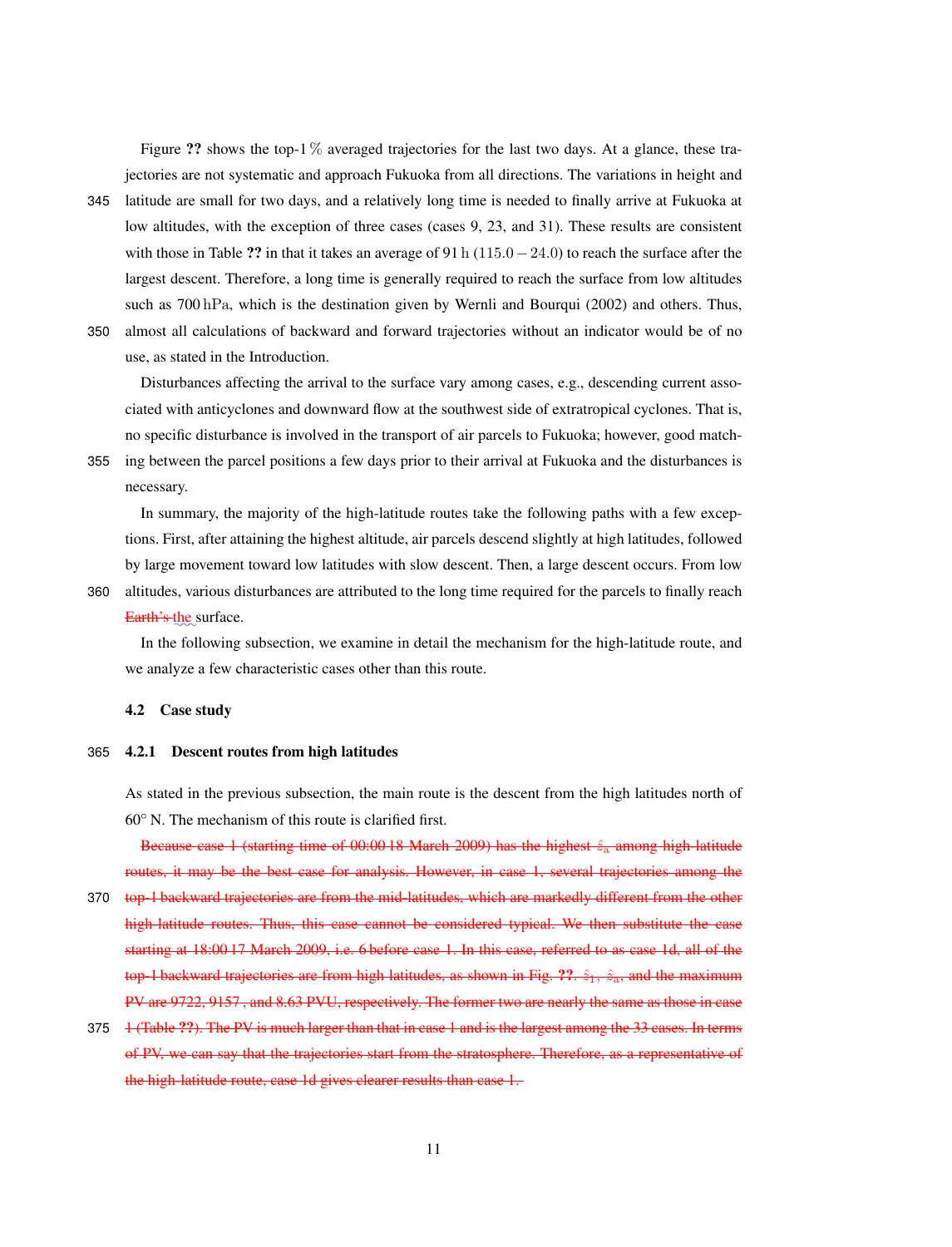### Case 1 (starting time of 18:00 UTC 17 March 2009) is considered typical. Figure ?? shows the top-1% trajectories.

With a few exceptions, the trajectories attain their highest altitudes about 10 days before the starting

- 380 time of the backward trajectories (18:00 UTC 7 March). Afterward, air parcels descend to about 7000 m at 65–75◦ N, then moving to mid-latitudes with slow descent from about 18:00 UTC 10 March. Subsequently, they descend rapidly, and a long time is required to reach the surface from ∼ 2500about 2500 m. In short, this case shows features typical of the descent route from high latitudes.
- 385 The first inspection is devoted to the mechanism of the descent from the highest altitude. Figure ?? shows the 300 hPa surface at 18:00 UTC 7 March (the last time of backward trajectories), and the vertical section of PV along 45◦ E 6 h later. The air parcels on the trajectories are also plotted to reveal their relationship with the trajectory. This time is chosen to represent the point at which the parcels on the trajectories record the highest altitude. Near 65◦ N in Fig. ??b, the area with large PV
- 390 hangs deeply into the troposphere. Because this feature is also seen in a longitude-vertical section (not shown), this phenomenon is considered a tropopause fold. Air parcels with large PV exist near this region, and weak subsidence is dominant at the northeast side of this disturbance. The parcels at high altitudes descend by this subsidence  $(Fig. ??b)^2$ . This is the mechanism of the initial descent from the stratosphere.
- 395 Next, the mechanism of the southward movement with slow descent is revealed. Figure ?? shows the disturbance involved in the movement of parcels at 18:00 UTC 10 March, when the southward movement begins, and at 18:00 UTC 11 March, one day afterwardafterwards. It is clear that parcels are located at on the rear side of a developed trough accompanied by strong southward wind. At 18:00 UTC 11 March, the trough develops further, as indicated by the change in the tilt of the trough
- 400 axis from N–NE to S–SW. The slow descent is closely related to the downward inclination to the south of the isentropic surface: Fig. ??a shows the height and wind at the 300 K isentropic surface at the same time as that in Fig. ??b. The height decreases toward the south so that parcels necessarily descend with the southward movement, if the potential temperature is conserved. In fact, Fig. ??b reveals that conservation is achieved.
- 405 The rapid descent can be attributed to extension of the southward movement. At the southern edge of the trough, the height on the isentropic surface decreases dramatically (Fig. ??). In the case of weak troughs, streamlines could head north and upward after turning near the south southern edge. In fact, we calculated forward trajectories in the case of weak troughs, confirming such movement (not shown). However, in this case, the trough axis indicates the tilt from N–NE to S–SW (Fig. ??b);
- 410 therefore, the parcels are transported in a different direction from the moving direction of the system. Therefore, the parcels cannot move along with the system; that is, they cannot turn around the south southern edge of the trough, and the altitudes of the parcels decrease dramatically (Figs. ??b and ??b). This irreversible process is closely related to the filamentation of the PV, as shown in Fig. ??b

<sup>&</sup>lt;sup>2</sup>Ascending parcels are those entering near  $45^{\circ}$  E from the west, as seen in Fig. ??a.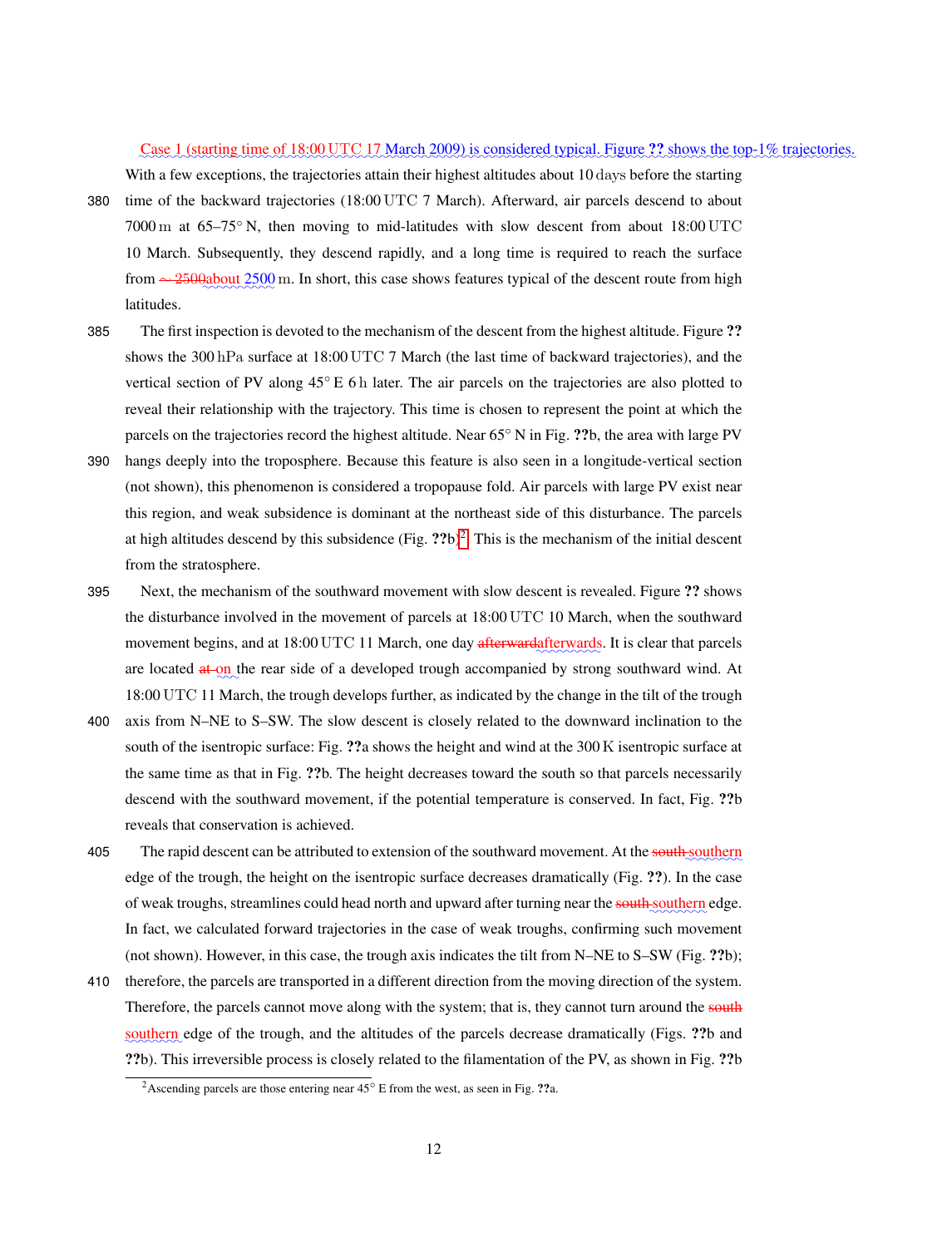(Hoskins et al., 1985). When considering this event at a constant pressure level, we see that strong

415 downward flow is dominant, and parcels descend under this flow, as shown near  $120^\circ$  E in Fig. ??. Subsequently, the parcels lag far behind the trough system and drift at low altitudes (not shown).

Finally, we present an example of disturbances related to the arrival to Earth's surface. Figure ?? shows the 900 surface at 06:00-16 March. Air parcels are located around the subsidence region in the south edge of the trough over the Sea of Okhotsk,

420 and they descend with eastward movement before arriving at Fukuoka 1.5 later. <u>a near-surface disturbance is necessary for air parcels to reach the surface. In this case, it is a trough over the Sea of Okhotsk. Air parties are neglected by the Sea of Okhotsk.</u>

Case 3 is presented as another case of the high-latitude route with a starting time of 06:00 UTC

- 3 May 2009 (Fig. ??). Although the positions of air parcels 10 days before the starting time and 425 behaviors at low altitudes are different from those in Fig. ??, Fig. ??b is similar to Fig. ??b. That is, it shows the sequence of the descent at the initial time, southward movement with slow descent, and rapid descent, and the potential temperature is conserved in this sequence. Although figures are not shown, closer inspection shows that the same processes as in case  $\frac{1}{d}$  are involved: the initial descent is associated with a tropopause fold, the southward movement is accompanied by the
- 430 northerly at the rear side of a developed trough, and the rapid descent is associated with the large drop in height at the south southern edge of the trough. The only difference is that a cutoff low is included as an irreversible process in the last process.

Other cases attaining the highest altitude at high latitudes also show similar routes such as the southward movement with slow descent along an isentropic surface followed by rapid descent at the

435 south southern edge of a developed trough (not shown). Although a tropopause fold is also seen in many cases, it is not always included. In particular, in the case of  $\hat{z}_1$  of  $\sim$  8000 about 8000 m at the initial, the parcels seem to be directly transported southward with no initial descent. Even in these cases, tropopause folds may occur before the last time of backward trajectories, but this is left as future work.

### 440 4.2.2 Descent routes within mid-latitudes

Figure ?? shows backward trajectories starting at 18:00 UTC 25 December 2009 (case 7), which is an example of the descent from high altitudes at mid-latitudes. We can clearly see that the potential temperature is not conserved; instead, it decreases. This decrease is expected: because the potential temperature at high altitudes is high, air parcels conserving potential temperature cannot fall from

445 those positions to the surface where the potential temperature is low. Moreover, the top-1 % averaged route is largely different from the top-25 % averaged route. That is, the top-1 % trajectories are unique among the top-25 % trajectories; they are not representative of trajectories reaching relatively high altitudes. In these respects, the mid-latitude route differs from the high-latitude route.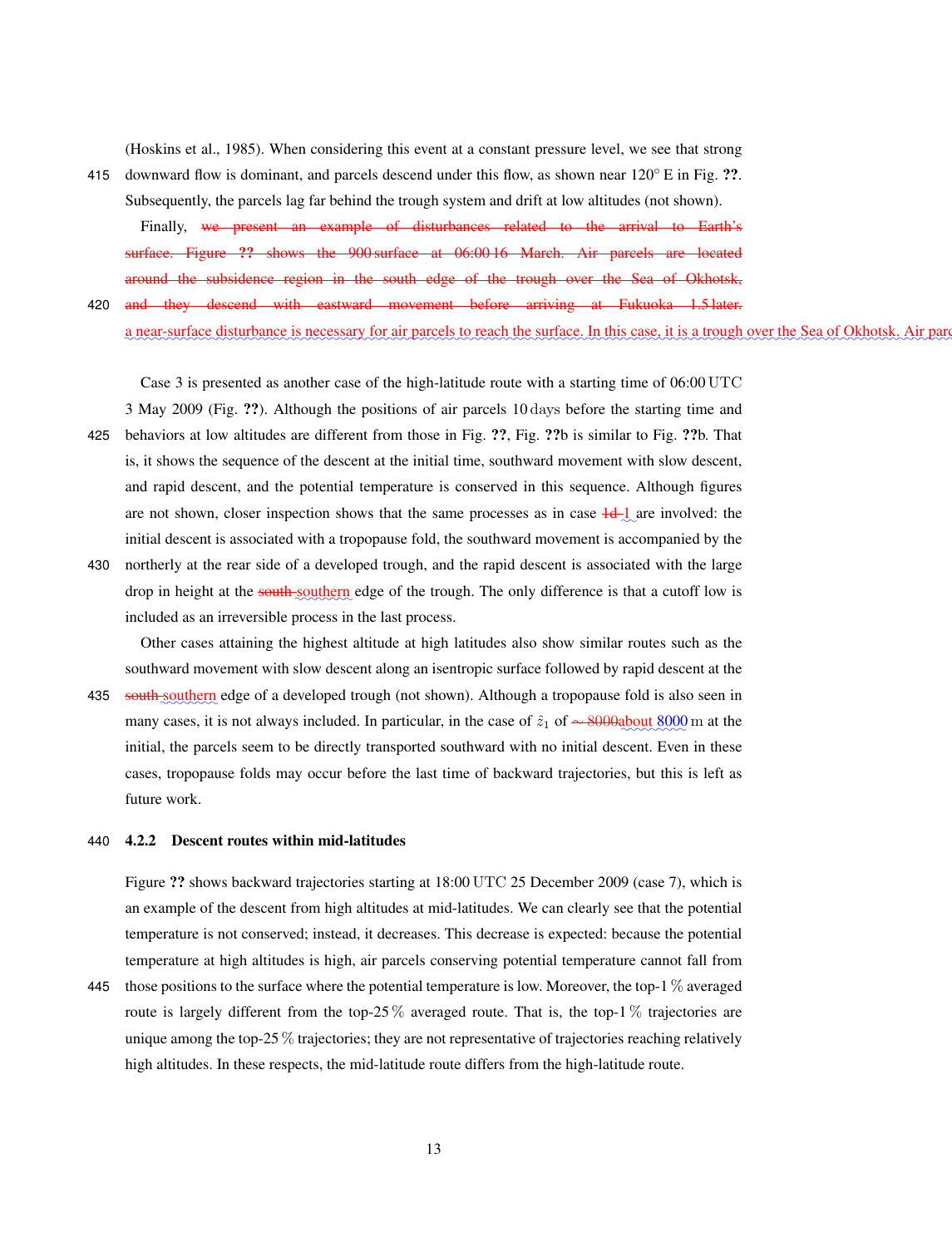We first explain why the potential temperature decreases with descent. Figure ?? shows the po-

- 450 tential temperature and parcel positions on backward trajectories at 18:00 UTC 16 December. The time is just before the marked descent. The potential temperatures of air parcels have various values, which ultimately  $mix^3$ . Because the number of parcels with high potential temperature at high altitudes is relatively small, the potential temperature is not conserved and decreases. The fact that the top-1 % averaged route differs from the top-25 % is a manifestation of this mixing.
- 455 However, the reason for such mixing is still poorly understood. Then, the relationship between the parcel positions on trajectories and the horizontal pattern on an isentropic surface is shown in Fig. ??. The area near air parcels at high altitudes ( $\underline{the}$  area near 40–45° N and 60–75° E) corresponds to a diffluent-wind area associated with a blocking high (area of low height nearly coincides with the blocking high; not shown), and the northward and south-
- 460 ward flows with descent are split. The parcels on trajectories ride on this southward flow. That is, descending parcels are not most of the parcels coming from the west but parts of them. The parcels on the trajectories ride on the southward flow of these two flows. That is, descending parcels are not most of the parcels Moreover, Fig. ?? shows that descending parcels push isentropic surfaces (moving direction of air parcels and isentropic surfaces are not parallel). Therefore, many parcels
- 465 do not descend as a whole; rather, only parts of them descend as the isentropic surfaces are pushed. For such descent, descending parcels are easily mixed with parcels having low potential temperature, which originally exist in lower layers in which descending parcels arrive.

Compared with these characteristics, we reconsider the reason for the conservation of the potential temperature in the high-latitude route. The flow in the high-latitude route is along an isentropic sur-

470 face. Therefore, all parcels head southward; that is, they face the same direction. This characteristic allows the potential temperature to be conserved in the high-latitude route.

Other than case 7, all top-1  $\%$  trajectories of cases 5 and 26 show the mid-latitude route. In these parcels on the trajectories as well, only a part of the flows descend from a diffluent-wind field, pushing isentropic surfaces, although the characteristic of a blocking high accompaniment is not 475 seen.

### 4.2.3 Other characteristic routes

Figure ?? shows the top-1 % backward trajectories of case 19 (starting time of 12:00 UTC 16 May 2011), which is an example showing the rapid descent illustrated in Fig. ??. Note, however, that this is not the fastest case to reach the surface among the 33 cases, because a considerably long 480 time of more than five days is required to reach Earth's surface from low altitudes. As the highest altitude reached in the average route is attained near  $50°$  N (Fig. ??b), this case is not classified as a high-latitude route even though the parcels actually originate from high latitudes. However,

<sup>3</sup>Strictly speaking, parcels themselves do not mix; instead, they approach each other. However, the distances among them are less than the grid length; thus, we express this state as "mixed". Similar expressions are used below.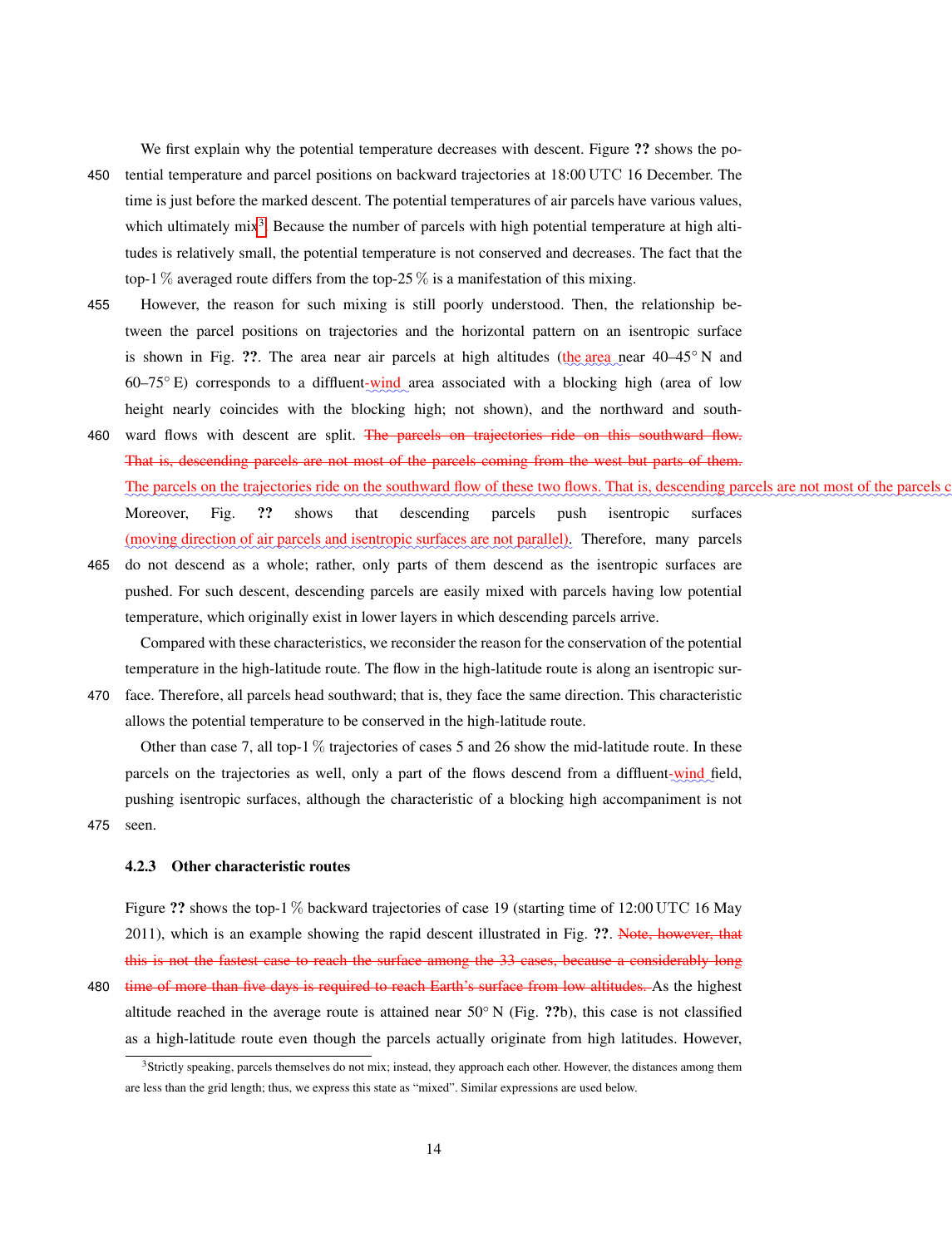unlike general cases of the high-latitude route, the trajectories do not show slow descent with southward movement; instead, they move to  $\sim$  50about 50° N while maintaining almost constant

- 485 altitude. This occurs because this movement is associated with the transformation of the polar vortex this movement is associated with the extension of the polar vortex southward to the Altai-Sayan region (around 90°E and 50°N) rather than with the flow at the rear side of a trough (not shown). Since this process is also the cut-off of strong PV near the polar region, it can be grasped as the southward movement of tropopause After that, the parcels descend rapidly. Because this descent <u>from high altitudes to low altitudes</u>
- 490 occurs within the mid-latitudes, the potential temperature is not conserved along the trajectories (Fig. ??b), as in case 7.

The most interesting point in this case is its fast speed of descent of 4659 m per one day and 6892 m per two days. Figure ?? shows the horizontal pattern and parcel positions of the trajectories just prior to the large descent. The parcels showing large descent are located near 50◦ N and

- 105° E. Figure ??a shows that the parcels are located south of a diffluent-wind field. Furthermore, the potential temperature is high at both its south and east sides; thus, the gradient of the potential temperature is large in both directions. Considering this situation in terms of the isentropic surface, the height decreases dramatically in the direction of parcel movement. In fact, as confirmed by Fig. ??b, the height decreases by more than 4000 m at the southeast side where the parcels actu-
- 500 ally move. Moreover, the parcels exist in a diffluent-wind field, and their downward motion pushes isentropic surfaces. Consequently, parcels with high potential temperature at high altitudes mix with parcels having low potential temperature at lower altitudes, leading to a decrease in the high potential temperature. By the repetition of repeating this process, parcels that are originally at high altitudes descend to low altitudes. These facts and considerations indicate that parcels exist in the
- 505 strong subsidence strong-subsidence region on an isobaric surface (Fig. ??a) and experience rapid descent.

### 5 Discussion

### 5.1 Necessity of descent from high

### latitudesReason that the high-latitude route is the majority

510 In the previous section, it is shown that the descent route from high latitudes is dominant among all descent routes. Here, its necessity is elucidated.

First, we conclude from our analysis that it is rare for parcels to be transported within mid-latitudes from high to low altitudes while maintaining high concentrations of  $\sqrt{7}$ Be included in high-altitude parcels (Kownacka, 2002; Land and Feichter, 2003): in this route, as men-

515 tioned in Sect. ??, parcels at high altitudes necessarily mix with those at low altitudes. This means that <sup>7</sup>Be concentrations inevitably decrease; therefore, the mid-latitude route is not a typical one, as observational events of high concentrations of <sup>7</sup>Be indicate. Therefore, for parcels to arrive at the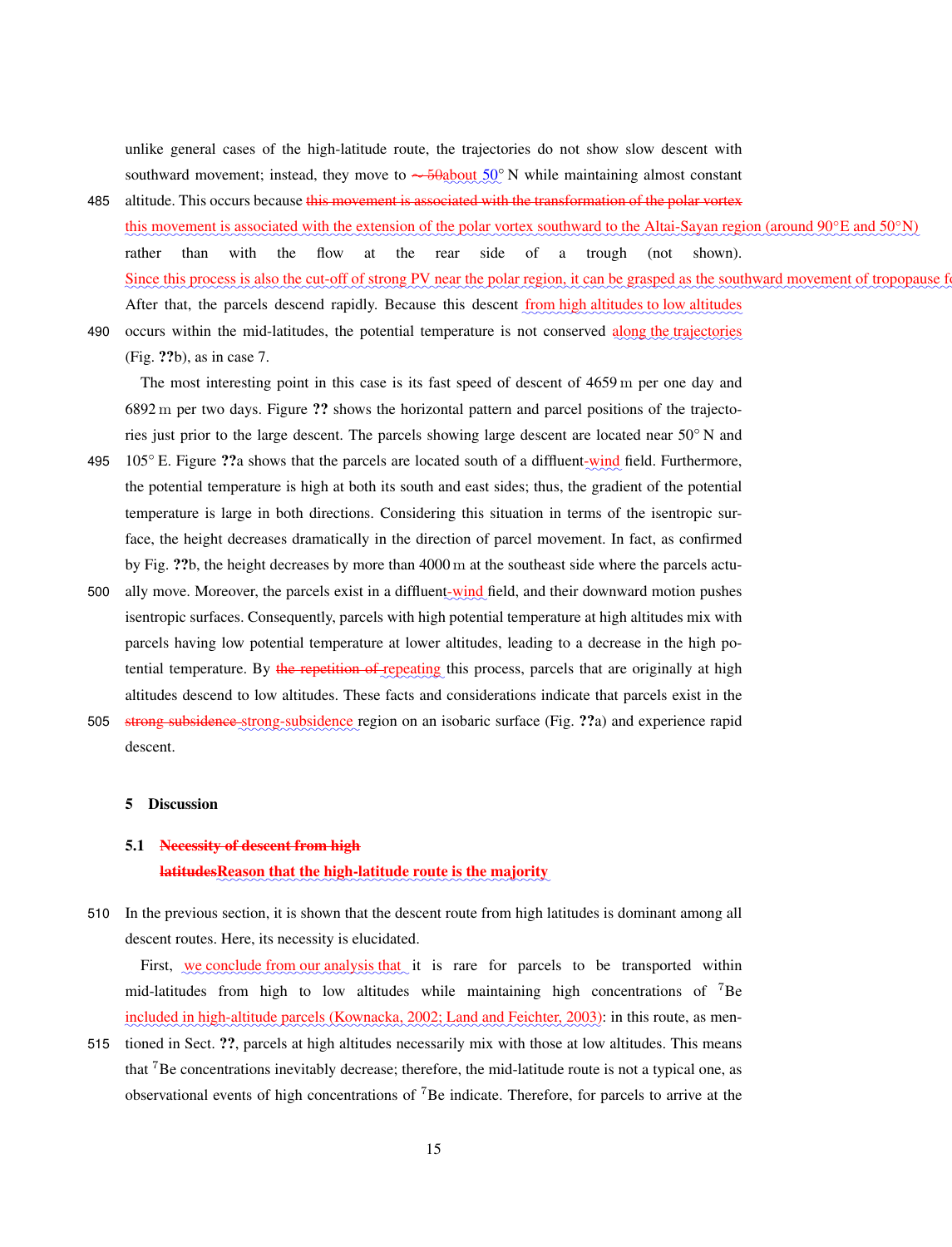near-surface level (about 2000–3000 m) at mid-latitudes while conserving their potential temperature, i.e., maintaining high concentrations of <sup>7</sup>Be, their starting area should be high latitudes, where

520 the potential temperature is nearly the same as that in the arrival area. Moreover, owing to its longdistance <del>transportation</del>transport, large-scale disturbances are always included. Thus, parcels always ride on the northerly associated with developed troughs.

In the high-latitude route, the altitudes of the parcels are generally lowered by tropopause folding, and the parcels are then transported to mid-latitudes. This process is also inevitable and is explained 525 below.

Figure ?? shows the meridional inclination of each potential temperature with reference to the monthly-mean potential temperature at 8000 and 10 000 m at 70◦ N. The inclination of the potential temperature in each month is not markedly different with reference to the 8000 m potential temperature, although the potential temperature itself is different. That is, no particular month is easier

- 530 than the other for effective parcel descent from high to low altitudes during the movement from high to mid-latitudes. In contrast, a significant difference is noted between the inclinations of the two <del>references reference altitudes</del> of 8000 and 10 000 m. That is, isentropic surfaces for the 8000 m reference have large inclinations, whereas those for the 10 000 m reference have little inclinations.
- On the basis of these results, the following conclusions are drawn. First, when parcels are trans-535 ported from high to mid-latitudes at altitudes of more than 10 000 m, the height changes little. In contrast, when the starting altitudes are near 8000 m, the parcel height decreases dramatically during the movement to mid-latitudes. Thus, for parcels in the stratosphere to effectively reach low altitudes at mid-latitudes, the parcel height must reduce diminish to less than 10 000 m. Furthermore, a larger decrease is related to more effective access to the surface. For this reason, parcels

540 must descend a potential path for parcel descent is with tropopause folding at the initial stage.

### 5.2 Reason for frequent high-concentration days in spring

In this subsection, we clarify the reason for the large number of high-concentration days of  $7B$ e at Fukuoka in spring. Three possibilities are given considering the descent route: the frequency of tropopause folding at high latitudes, disturbances that transport parcels southward from high lati-

- 545 tudes, and near-surface disturbances in the transport of parcels to the surface are different between spring and other seasons. Of course, high-concentration days of  $7B$ e appear easily when frequencies of tropopause folding are high, disturbances transporting the parcels southward are strong, and parcels are effectively transported to the surface by near-surface disturbances. The difference in the meridional inclination of isentropic surfaces in the troposphere is one possibility. However, as
- 550 shown in the previous subsection, this difference is small enough to be excluded from the possibilities. Then, these three are examined. The data used for these analyses are the 1.25°-grid isentropic analysis data for frequencies of tropopause folding and disturbances transporting parcels southward in addition to the model-grid data for near-surface disturbances.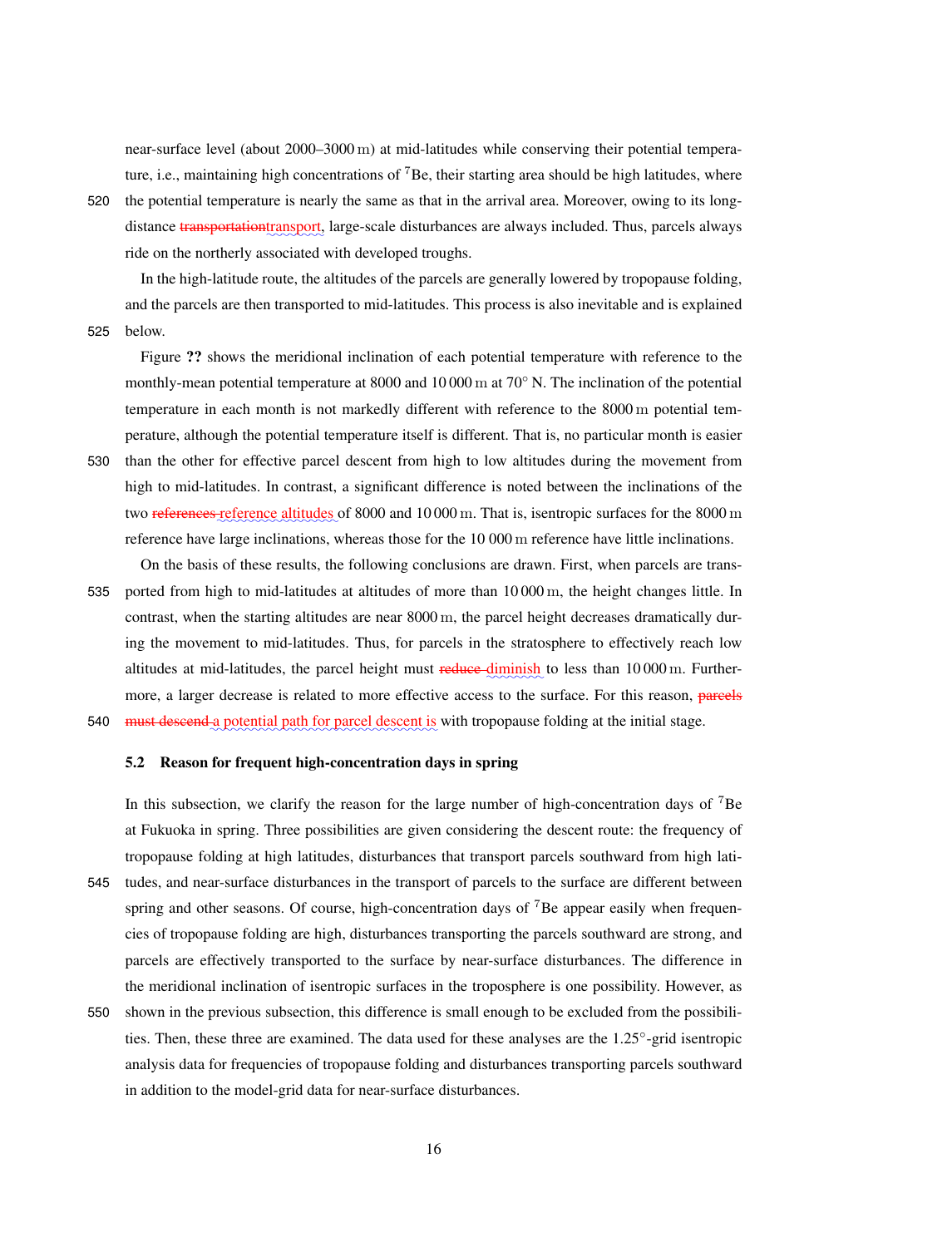maanimaa kanaa kanaa kanaa kanaa kanaa kanaa kanaa kanaa kanaa kanaa kanaa kanaa kanaa kanaa kanaa kanaa kanaa The climatological tropopause folding was examined by Sprenger et al. (2003) (see also Añel et al. 2008). However, their definition

- 555 Figure ?? shows the seasonal difference in the frequencies of tropopause folding at 30<sup>°</sup> W–120<sup>°</sup> E, hereafter referred to as the Eurasian region. This region nearly corresponds to the starting region of the parcels, as shown in Fig. ??a. The definition of tropopause folding here is the state at which the PV surface of 3 PVU trails down to less than 6000 . This definition may be a bit exclusive, and it may apply to cases with no precise tropopause folding. However, qualitatively similar results are
- 560 obtained even if the definition changes. Figure ?? shows that the tropopause folds are frequent at high latitudes in spring and at 40–50<sup>°</sup> N in winter. The frequencies are generally slightly higher in spring than in winter. For our purposes, however, we consider that these two seasons show no significant differences. Low frequencies in summer and autumn can explain the lower number of high-concentration days in these two seasons.
- 565 Next, disturbances transporting parcels southward are examined. Because parcels are transported by the northerly at the rear side of troughs, the strength of the northerly is examined such that the 2–8-day period component of the meridional wind is extracted, and its variance is compared. The variances in winter and spring among the four seasons are shown in Fig. ??. Although the variance is larger in winter than in spring in the Pacific and Atlantic regions, it is larger in spring than in winter
- 570 in the Eurasian region in question. In winter, we consider that disturbances in that region are weak because the connection is weak from the storm track region in the Atlantic to the polar frontal jet in the Eurasian region, and disturbances in the Atlantic are connected to the strong-wind region in the Mediterranean. In contrast, in spring, owing to the weak wind in the Mediterranean, the polar frontal jet is connected to the storm track region in the Atlantic; thus, the disturbances are considered to be
- 575 strong in the polar frontal jet. For the other seasons, the variance in autumn shows almost the same feature as that in spring, and the variance in summer is very small (not shown).

Finally, the differences in near-surface disturbances are investigated. The working hypothesis is that near-surface disturbances and their associated wind systems show marked characteristics between seasons, and some wind systems match and other systems mismatch parcels coming to

- 580 Fukuoka by subsidence from low altitudes at mid-latitudes. For example, in winter, parcels are usually transported to Japan from the north within low altitudes owing to the dominance of the northerly winter monsoon, resulting in a mismatch of the wind system with the descent routes clarified thus far. Then, we examined the differences in backward trajectories between January 2011, when no highconcentration events occurred, and April of the same year. Backward trajectories were calculated for
- 

585 31 and 30 times starting from 00:00 UTC on all days in January and April, respectively.

Figure ?? shows the results. The backward trajectories drastically differ between January and April: all trajectories in January move northward, advancing to higher latitudes while maintaining relatively low altitudes, whereas those in April show both northward and southward movements with many ascending to relatively high altitudes. Of course, eastward and westward movements also exist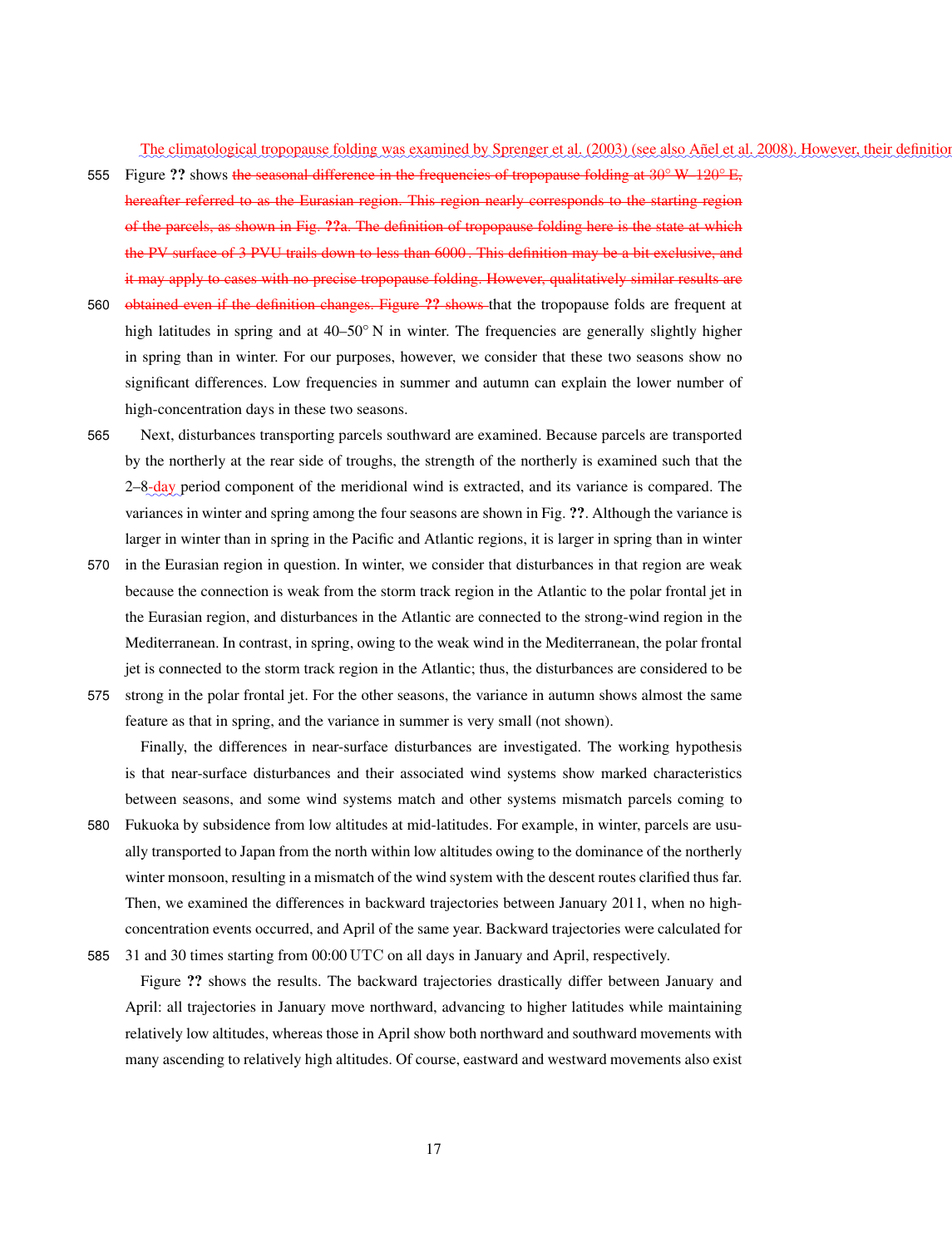590 (not shown). This characteristic of movements in various directions in April is consistent with that shown in Fig. ??.

Similar calculations were conducted in July and October. The trajectories in October are similar to those in April. In July, many trajectories move southward, although some move in other directions. In addition, many trajectories remain within very low altitudes of less than 2000 m for four days.

- 595 From the above, the reason for the frequent high-concentration days in spring is clear: in spring, tropopause folds are frequent at high latitudes, disturbances transporting parcels southward are strong, and near-surface disturbances lowering parcels to the surface are ubiquitous. On the other hand, some of these conditions are unfavorable in the other three seasons. In winter, although tropopause folds are frequent, the wind transporting parcels southward is not as strong, and in par-
- 600 ticular, near-surface disturbances transporting them to the surface do not exist in general. In autumn, although the last two conditions are favorable, tropopause folds are not frequent. In summer, all three conditions are unfavorable. As a result, high-concentration events of  $\bar{7}$ Be are virtually absent.

### 6 Conclusions and future perspective

By using high concentrations of <sup>7</sup>Be as an indicator, fast descent routes from within or near the 605 stratosphere to Earth's surface, with the study site being in Fukuoka, Japan, were elucidated. Here, "fast" means "within 10 days".

The majority of descent routes are from high latitudes and follow a particular sequence: first, a descent associated with tropopause folding occurs, followed by southward movement with slow descent by the northerly at the rear side of a strong trough. Because this motion is along isentropic

- 610 surfaces, air parcels descend while nearly conserving their potential temperature. In this extension, a strong descent associated with a sharp drop in isentropic-surface height occurs at the south southern edge of the trough. This process involves irreversible phenomena such as filamentation and cutoff of potential vorticity. Therefore, descending parcels migrate at low altitudes without the turnaround along the south-southern edge of a trough and subsequent northward movement with slow ascent.
- 615 Finally, by meeting near-surface disturbances to transport parcels from low altitudes to Earth's surface, the parcels are transported to the surface. These disturbances occur in various forms. Figure ?? shows a schematic of this mechanism.

In some cases, parcels descend directly from high altitudes within mid-latitudes. In such cases, the potential temperature is not conserved; instead, it decreases. This result occurs because the potential

620 temperature is high in these regions, and large descent never occurs while conserving the potential temperature. Thus, a decrease in potential temperature is inevitable for large descents. For this to occur, a diffluent-wind field on isentropic surfaces is necessary, where some part of the flow moves northward, and the other part moves southward with descent. When these descending parcels push low isentropic surfaces, their potential temperature decreases upon mixing with parcels having lower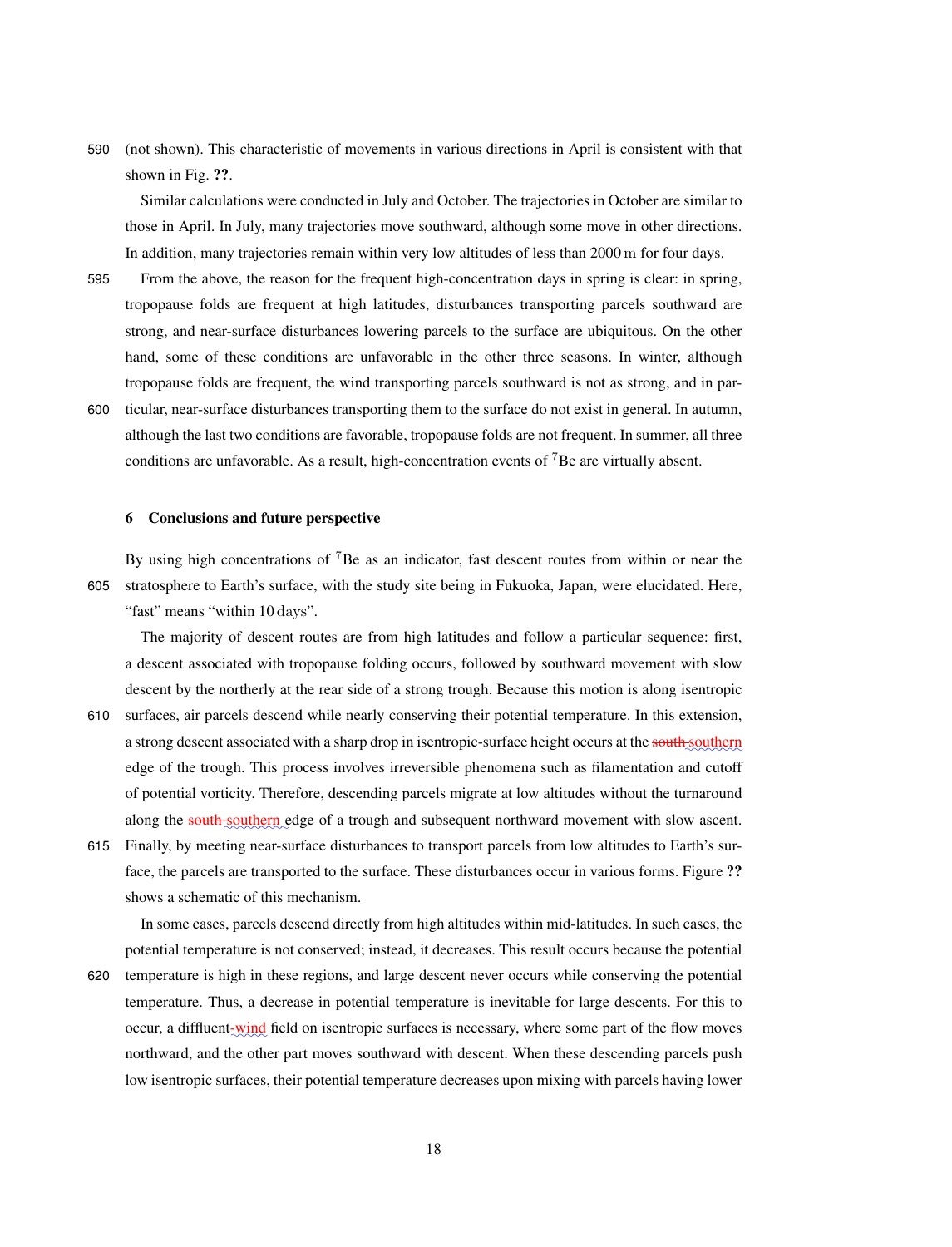625 potential temperature at lower altitudes. Then, by the repetition of this process, the height of the parcels decreases drastically. The route from low altitudes to the surface is the same as in the highlatitude route as mentioned above.

We clarified the necessity that the high-latitude route is dominant. In the mid-latitude route, the mixing between parcels at high and relatively low altitudes is inevitable; that is, the high concentra-

- 630 tions of <sup>7</sup>Be in high-altitude parcels are difficult to maintain. Therefore, for parcels to arrive at low altitudes in the mid-latitudes while maintaining high concentrations of <sup>7</sup>Be, i.e., conserving the potential temperature, their starting area should be high altitudes at high latitudes, where the potential temperature is nearly the same as that in the arrival area. In addition, we revealed the reason for the mandatory initial descent; when parcels in the stratosphere start to move to mid-latitudes, descent
- 635 never occurs. In contrast, for descent to be effective, it is necessary that parcels must already be lowered from the stratosphere to the troposphere at high latitudes before moving to mid-latitudes.

Many high-concentration events of  $\bar{7}$ Be occur in spring because in this season, tropopause folds are frequent at high latitudes, disturbances transporting parcels southward are strong, and nearsurface disturbances lowering them to the surface are ubiquitous. On the other hand, because some 640 of these conditions are unfavorable in the other three seasons, high-concentration events of  ${}^{7}$ Be are

Finally, we present a view of future work following the present study. This study examined fast descent routes to a specific location, i.e., Fukuoka, Japan. However, by extending the present results, we can examine fast descent routes to other locations; we believe that the majority of them are from

- 645 regions in which tropopause folds are frequent. As confirmed in relation to Fig. ??, such regions include the northeastern part of the Asian continent and the northern and northeastern parts of North America in spring, in addition to the northern part of North America and storm track regions in the Pacific and Atlantic in winter (not shown). Then, if forward trajectories are traced from these regions with starting times at which tropopause folding occurs, some trajectories may arrive at the surface.
- 650 From these calculations, many fast descent routes will be revealed.

not frequent. In particular, they are virtually absent in summer.

Furthermore, it is interesting to consider the material and chemical differences in the air in regions of fast descent routes from those of general tropospheric air. We can easily predict high elevated ozone concentrations and low specific humidity; however, other characteristics are possible. Therefore, several new research topics such as chemical reactions in the air will be discussed in future.

655 *Acknowledgements.* We would like to thank S. Miyahara for many useful comments in the development of this work. The GFD-DENNOU Libraries and GrADS were used for producing the figures.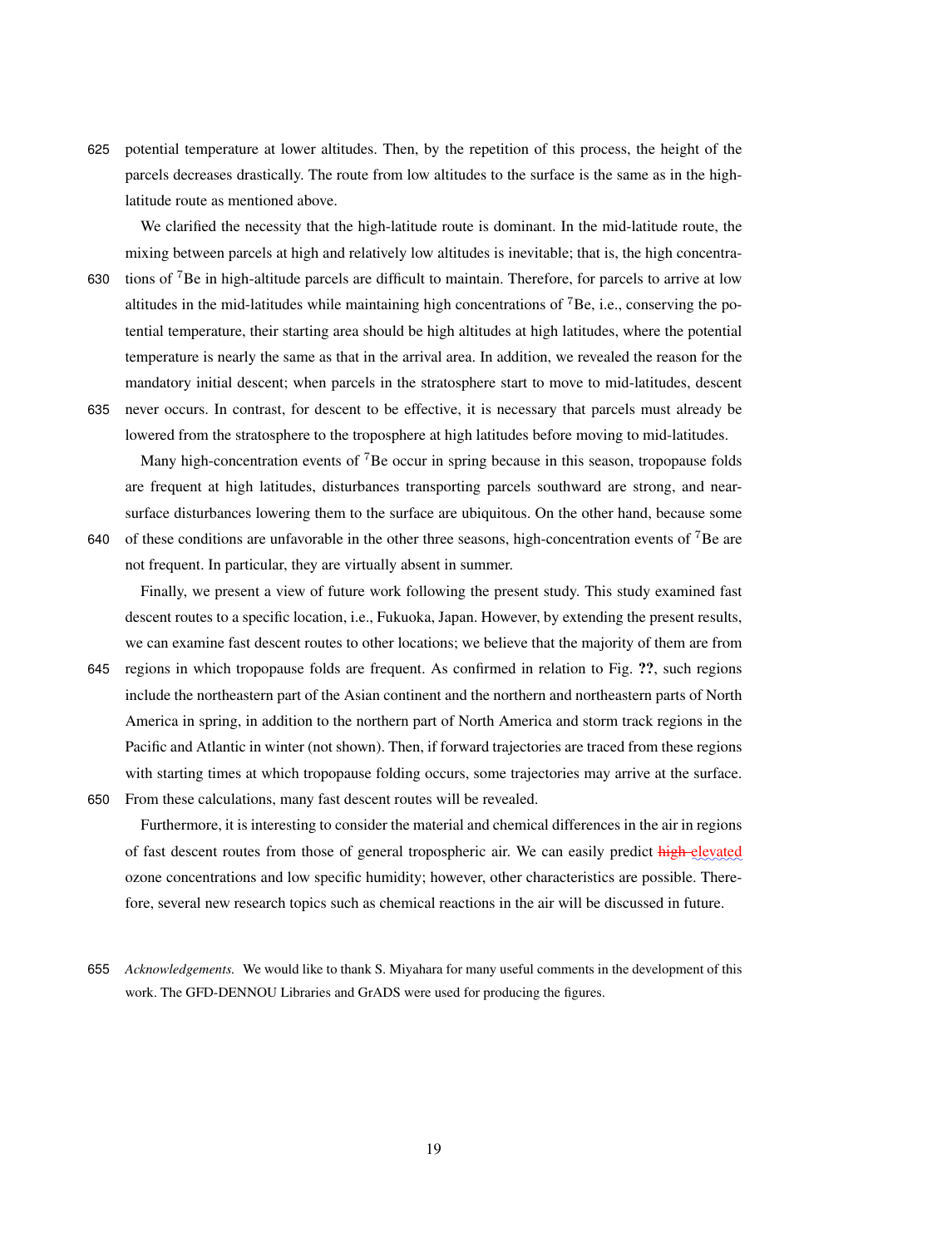### References

Ambrose, J. L., Reidmiller, D. R., Jaffe, D. A., Causes of high O<sub>3</sub> in the lower free troposphere over the Pacific Northwest as observed at the Mt. I

- 660 Añel, J. A., Antuña, J. C., de la Torre, L., Castanheira, J. M., and Gimeno, L., Climatological features of global multiple tropopause events, J. Geo
	- Bezuglov, M. V., Malyshevsky, V. S., Fomin, G. V., Torgovkin, A. V., Shramenko, B. I., and Malykhina, T. V.: Photonuclear production of cosmogenic beryllium-7 in the terrestrial atmosphere, Phys. Rev. C, 86, 024609, doi[:10.1103/PhysRevC.86.024609,](http://dx.doi.org/10.1103/PhysRevC.86.024609) 2012.
- 665 Bracci, A., Cristofanelli, P., Sprenger, M., Bonafe, U., Calzolari, F., Duchi, R., Laj, P., Marinoni, A., Roccato, F., E. Vuillermoz, E., and Bonasoni,

Buraeva, E. A., Davydov, M. G., Zorina, L. V., Malyshevskii, V. S., and Stasov, V. V.: Content of cosmogenic <sup>7</sup>Be in the air layer at the ground at temperate latitudes, Atom. Energy, 102, 463–468, 2007.

Chen, X. L., Ma, Y. M., Kelder, H., Su, Z., Yang, K., On the behavior of the tropopause folding events over the Tibetan Plateau. Atmos. Chem. Ph

Cristofanelli, P., Bonasoni, P., Collins, W., Feichter, J., Forster, C., James, P., Kentarchos, A., Kubik, P. W., Land, C., Meloen, J., Roelofs, G. J., Siegmund, P., Sprenger, M., Schnabel, C., Stohl, A., Tobler, L., Tositti, L., Trickl, T., and Zanis, P.: Stratosphere-to-troposphere transport: a model and method evaluation, J. Geophys. Res., 108, 8525, doi[:10.1029/2002JD002600,](http://dx.doi.org/10.1029/2002JD002600) 2003.

675 • <del>Dutkiewicz, V. A. and Husain, L.: Determination of stratospheric ozone at ground level using <sup>7</sup>Be/ozone</del> ratios, Geophys. Res. Lett., 6, 171–174, 1979. Cristofanelli, P., Bonasoni, P., Tositti, L., Bonafé, U., Calzolari, F., Evangelisti, F., Sandrini, S., Stohl, A., A 6-year analysis of stratospheric intrusi

### Freely

670

680 Cristofanelli, P., Bracci, A., Sprenger, M., Marinoni, A., Bonafe, U., Calzolari, F., Duchi, R., Laj, P., Pichon, J. M., Roccato, F., Venzac, H., Vuille

Elbern, H., Kowol, J., Sladkovic, R., and Ebel, A.: Deep stratospheric intrusions: a statistical assessment with model guided analysis, Atmos. Envi

- Feely, H. W., Larsen, R. J., and Sanderson, C. G.: Factors that cause seasonal variations in beryllium-7 concen-
- 685 trations in surface air, J. Environ. Radioactiv., 9, 223–249, 1989.
	- Gerasopoulos, E., Zanis, P., Stohl, A., Zerefos, C. S., Papastefanou, C., Ringer, W., Tobler, L., Hübener, S., Gäggeler, H. W., Kanter, H. J., Tositti, L., and Sandrini, S.: A climatology of <sup>7</sup>Be at four high-altitude stations at the Alps and the Northern Apennines, Atmos. Environ., 35, 6347–6360, 2001.
- Holton, J. R., Haynes, P. H., McIntyre, M. E., Douglass, A. R., Rood, R. B., and Pfister, L.: Stratosphere-690 troposphere exchange, Rev. Geophys., 33, 403–440, 1995.
	- Hoskins, B. J., McIntyre, M. E., and Robertson, A. W.: On the use and significance of isentropic potential vorticity maps, Q. J. Roy. Meteor. Soc., 111, 877–946, 1985.
	- James, P., Stohl, A., Forster, C., Eckhardt, S., Seibert, P., and Frank, A.: A 15-year climatology of stratospheretroposphere exchange with a Lagrangian particle dispersion model: 1. Methodology and validation, J. Geo-
- 695 phys. Res., 108, 8519, doi[:10.1029/2002JD002637,](http://dx.doi.org/10.1029/2002JD002637) 2003a.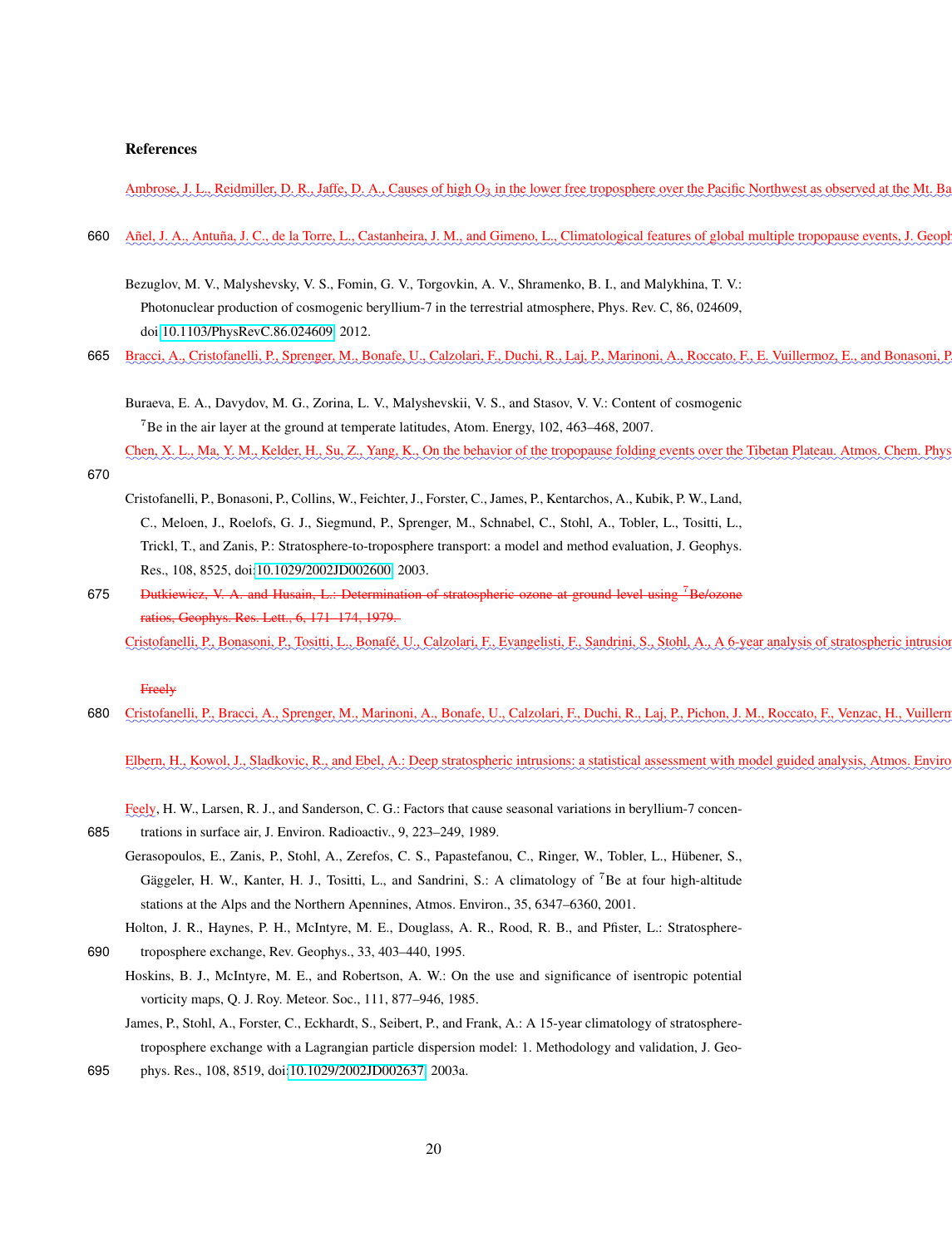- James, P., Stohl, A., Forster, C., Eckhardt, S., Seibert, P., and Frank, A.: A 15-year climatology of stratospheretroposphere exchange with a Lagrangian particle dispersion model: 2. Mean climate and seasonal variability, J. Geophys. Res., 108, 8522, doi[:10.1029/2002JD002639,](http://dx.doi.org/10.1029/2002JD002639) 2003b.
- Jordan, C. E., Dibb, J. E., and Finkel, R. C.:  ${}^{10}Be/{}^{7}Be$  tracer of atmospheric transport and stratosphere-700 troposphere exchange, J. Geophys. Res., 108, 4234, doi[:10.1029/2002JD002395,](http://dx.doi.org/10.1029/2002JD002395) 2003.

Kida, H.: A numerical investigation of the atmospheric general circulation and stratospheric-tropospheric mass exchange: II. Lagrangian motion of the atmosphere, J. Meteorol. Soc. Jpn., 55, 71–88, 1977.

Kikuchi, S., Sakurai, H., Gunji, S., and Tokanai, F.: Temporal variation of <sup>7</sup>Be concentrations in atmosphere for 8 y from 2000 at Yamagata, Japan: solar influence on the <sup>7</sup>Be time series, J. Environ. Radioactiv., 100,

705 515–521, 2009.

Kobayashi, S., Ota, Y., Harada, Y., Ebita, A., Moriya, M., Onoda, H., Onogi, K., Kamahori, H., Kobayashi, C., Endo, H., Miyaoka, K., and Takahashi, K.: The JRA-55 reanalysis: General specifications and basic characteristics, J. Meteorol. Soc. Jpn., 93, 5–48, 2015.

<u>Kownacka, L., Vertical distributions of beryllium-7 and lead-210 in the tropospheric and lower stratospheric air, NUKLEONIKA, 47, 79–82, 2002</u>

710

Land, C., and Feichter, J., Stratosphere-troposphere exchange in a changing climate simulated with the general circulation model MAECHAM4, J

Langford, A. O., Brioude, J., Cooper, O. R., Senff, C. J., Alvarez II, R. J., Hardesty, R. M., Johnson, B. J., and Oltmans, S. J., Stratospheric influen

715 Langford, A. O., Senff, C. J., Alvarez, R. J., Brioude, J., Cooper, O. R., Holloway, J. S., Lin, M. Y., Marchbanks, R. D., Pierce, R. B., Sandberg, S. P., Weickmann, A. M., and Williams, E. J.: An overview of the 2013 Las Vegas Ozone Study (LVOS): impact of stratospheric intrusions and long-range transport on surface air quality, Atmos. Environ., 109, 305–322, doi[:10.1016/j.atmosenv.2014.08.040,](http://dx.doi.org/10.1016/j.atmosenv.2014.08.040) <del>2014.</del> 2015.

Lefohn, A. S., Wernli, H., Shadwick, D., Oltmans, S. J., Shapiro, M., Quantifying the importance of stratospheric-tropospheric transport on surface

720

- Lin, M., Fiore, A. M., Cooper, O. R., Horowitz, L. W., Langford, A. O., Levy, H., Johnson, B. J., Naik, V., Oltmans, S. J., and Senff, C. J.: Springtime high surface ozone events over the western United States: quantifying the role of stratospheric intrusions, J. Geophys. Res., 117, D00V22, doi[:10.1029/2012JD018151,](http://dx.doi.org/10.1029/2012JD018151) 2012.
- Lin, M., Fiore, A. M., Horowitz, L. W., Langford, A. O., Oltmans, S. J., Tarasick, D., and Rieder, H. E., Climate variability modulates western US 725
	- Ma, J., Lin, W. L., Zheng, X. D., Xu, X. B., Li, Z., and Yang, L. L., Influence of air mass downward transport on the variability of surface ozone a

Machta, L., 1957: Discussion of meteorological factors and fallout distribution, U.S. Weather Bureau, 11 pp. Masarik, J., and Beer, J., Simulation of particle fluxes and cosmogenic nuclide production in the Earth's atmosphere, J. Geophys. Res., 104, 1209

730

- Megumi, K., Matsunami, T., Ito, N., Kiyoda, S., Mizohata, A., and Asano, T.: Factors, especially sunspot number, causing variations in surface air concentrations and depositions of <sup>7</sup>Be in Osaka, Japan, Geophys. Res. Lett., 27, 361–364, 2000.
- Nagai, H., Tada, W., and Kobayashi, T.: Production rates of <sup>7</sup>Be and <sup>10</sup>Be in the atmosphere, Nucl. Instrum.
- 735 Methods, 172, 796–801, 2000.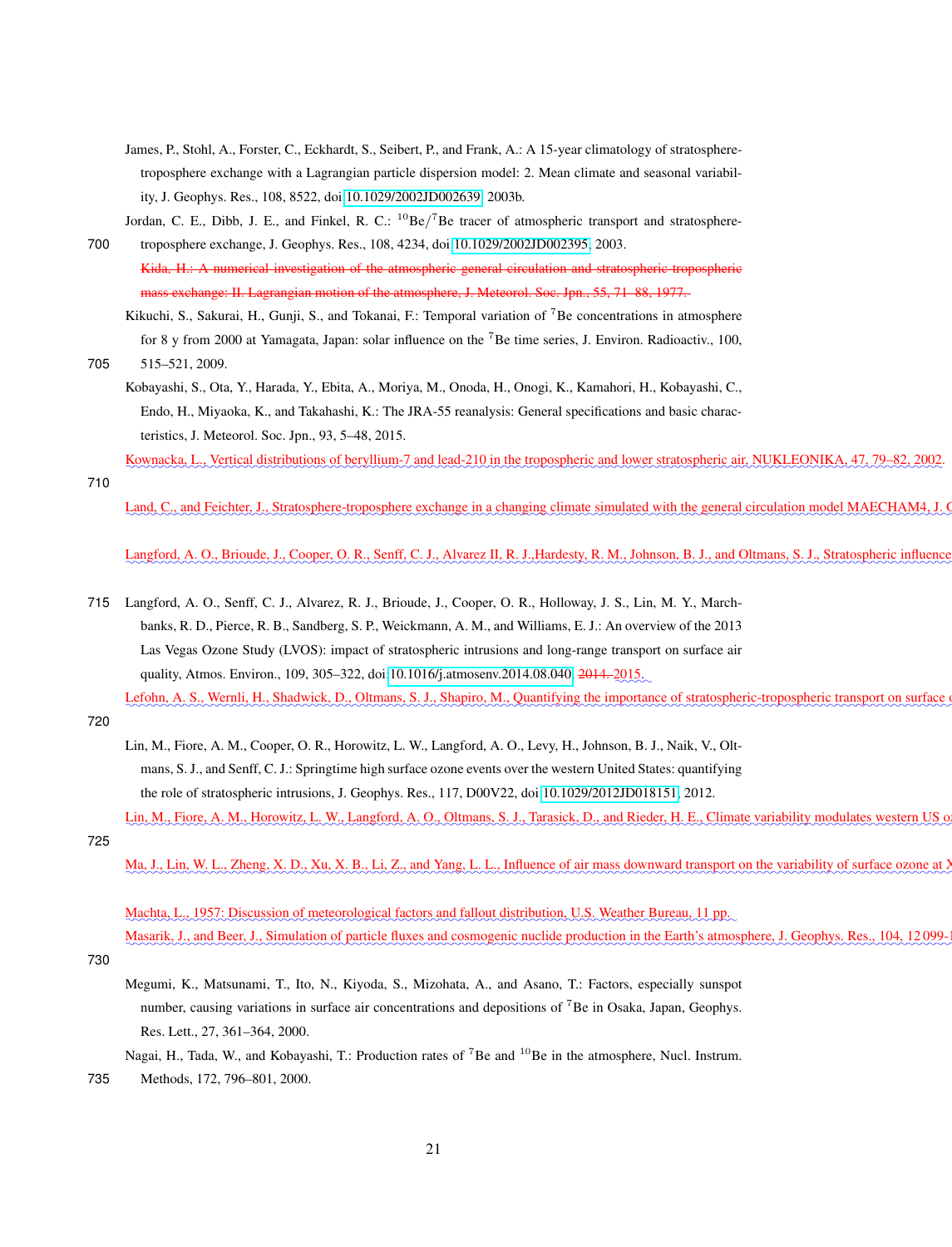Narazaki, Y. and Fujitaka, K.: Cosmogenic <sup>7</sup>Be: atmospheric concentration and deposition in Japan, Japanese J. Health Phy., 44, 95–105, 2009.

Nieto, R., Sprenger, M., Wernli, H., Trigo, R. M., and Gimenoa, L., Identification and climatology of cut-off lows near the tropopause, Trend. Dire

740 Ojha, N., Najaa, M., Sarangi, T., Kumar, R., Bhardwaj P. Lal, S., Venkataramani, S., Sagar, R., Kumar, A., Chandola, H. C., On the processes infl

✿✿✿✿✿✿✿✿✿✿✿✿✿✿✿✿✿✿✿✿✿✿✿✿✿✿✿✿✿✿✿✿✿✿✿✿✿✿✿✿✿✿✿✿✿✿✿✿✿✿✿✿✿✿✿✿✿✿✿✿✿✿✿✿✿✿✿✿✿✿✿✿✿✿✿✿✿✿✿✿✿✿✿✿✿✿✿✿✿✿✿✿✿✿✿✿ Oltmans, S. J., Levy, II. H., Seasonal cycle of surface ozone over the western North Atlantic. Nature, 358, 392–394, 1992.

Raisbeck, G. M., Yiou, F., Fruneau, M., Loiseaux, J. M., Lieuvin, M., and Ravel, J. C.: Cosmogenic <sup>10</sup>Be/<sup>7</sup>Be

- 745 as a probe of atmospheric transport processes, Geophys. Res. Lett., 8, 1015–1018, 1981. Reed, R. J., and F. Sanders, An investigation of the development of a mid-tropospheric frontal zone and its associated vorticity field, J. Meteor., 10
	- Škerlak, B., Sprenger, M., and Wernli, H.: A global climatology of stratosphere–troposphere exchange using the ERA-Interim data set from 1979 to 2011, Atmos. Chem. Phys., 14, 913–937, doi[:10.5194/acp-14-913-2014,](http://dx.doi.org/10.5194/acp-14-913-2014)
- 750 2014.

Sprenger, M. and Wernli, H.: A Northern Hemisphere climatology of cross-tropopause exchange for the ERA15 time period (1979–1993), J. Geophys. Res., 108, D128521, doi[:10.1029/2002JD002636,](http://dx.doi.org/10.1029/2002JD002636) 2003.

Sprenger, M., Croci Maspoli, M., and Wernli, H.: Tropopause folds and cross-tropopause transport: a global investigation based upon ECMWF analyses for the time period March 2000 to February 2001, J. Geophys.

755 Res., 108, 8518, doi[:10.1029/2002JD002587,](http://dx.doi.org/10.1029/2002JD002587) 2003.

- Stohl, A., Bonasoni, P., Cristofanelli, P., Collins, W., Feichter, J., Frank, A., Forster, C., Gerasopoulos, E., Gäggeler, H., James, P., Kentarchos, T., Kromp-Kolb, H., Krüger, B., Land, C., Meloen, J., Papayannis, A., Priller, A., Seibert, P., Sprenger, M., Roelofs, G. J., Scheel, H. E., Schnabel, C., Siegmund, P., Tobler, L., Trickl, T., Wernli, H., Wirth, V., Zanis, P., and Zerefos, C.: Stratosphere-troposphere exchange: a review, and
- 760 what we have learned from STACCATO, J. Geophys. Res., 108, 8516, doi[:10.1029/2002JD002490,](http://dx.doi.org/10.1029/2002JD002490) 2003. Stohl, A., Spichtinger-Rakowsky, N., Bonasoni, P., Feldmann, H., Memmesheimer, M., Scheel, H. E., Trickl, T., Hubener, S., Ringer, W., and Mar

Tositti, L., Brattich, E, Cinelli, G., Baldacci, D., 12 years of <sup>7</sup>Be and <sup>210</sup>Pb in Mt. Cimone, and their correlation with meteorological parameters, A

765 Trickl, T., Feldmann, H., Kanter, H. J., Scheel, H. E., Sprenger, M., Stohl, A., and Wernli, H., Forecasted deep stratospheric intrusions over Centra

Trickl, T., Vogelmann, H., Giehl, H., Scheel, H. E., Sprenger, M., and Stohl, A., How stratospheric are deep stratospheric intrusions? Atmos. Cher

Tsutsumi, Y., Igarashi, Y., Zaizen, Y., and Makino, Y.: Case studies of tropospheric ozone events observed at

770 the summit of Mount Fuji, J. Geophys. Res., 103, 16935–16951, 1998.

US Environmental Protection Agency (US EPA): Air Quality Criteria for Ozone and Related Photochemical Oxidants (2006 Final), EPA/600/R-05/004aF-cF, US Environ. Prot. Agency, Washington, D.C., USA, 821 pp., 2006.

Usoskin, I. G. and Kovaltsov, G. A.: Production of cosmogenic <sup>7</sup>Be isotope in the atmosphere: Full 3-D mod-

775 eling, J. Geophys. Res., 113, D12107, doi[:10.1029/2007JD009725,](http://dx.doi.org/10.1029/2007JD009725) 2008.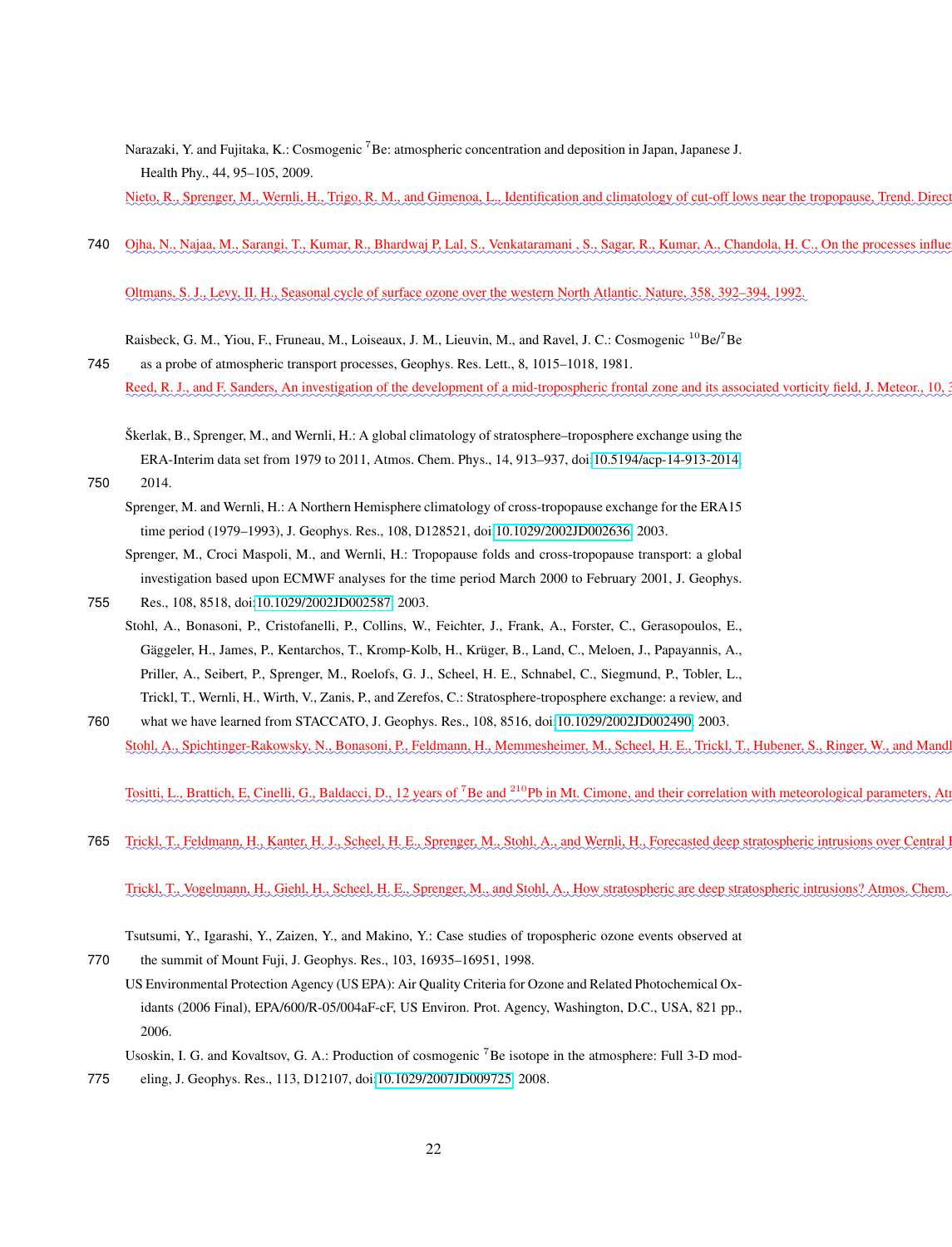- Usoskin, I. G., Field, C. V., Schmidt, G. A., Leppänen, A.-P., Aldahan, A., Kovaltsov, G. A., Possnert, G., and Ungar, R. K.: Short-term production and synoptic influences on atmospheric <sup>7</sup>Be concentrations, J. Geophys. Res., 114, D06108, doi[:10.1029/2008JD011333,](http://dx.doi.org/10.1029/2008JD011333) 2009.
- Wernli, H. and Bourqui, M.: A Lagrangian "1-year climatology" of (deep) cross-tropopause exchange in the 780 extratropical Northern Hemisphere, J. Geophys. Res., 107, D24021, doi[:10.1029/2001JD000812,](http://dx.doi.org/10.1029/2001JD000812) 2002. Yates, E. L., Iraci, L. T., Roby, M. C., Pierce, R. B., Johnson, M. S., Reddy, P. J., Tadić, J. M., Loewenstein, M., and Gore, W., Airborne observation
	- Zanis, P., Gerasopoulos, E., Priller, A., Schnabel, C., Stohl, A., Zerefos, C., Gäggeler, H. W., Tobler, L., Kubik,
- P. W., Kanter, H. J., Scheel, H. E., Luterbacher, J., and Berger, M.: An estimate of the impact of stratosphere-785 to-troposphere transport (STT) on the lower free tropospheric ozone over the Alps using  $^{10}$ Be and <sup>7</sup>Be measurements, J. Geophys. Res., 108, 8520, doi[:10.1029/2002JD002604,](http://dx.doi.org/10.1029/2002JD002604) 2003.
	- Zheng, X.-D., Shen, C.-D., Wan, G.-J., Liu, K.-X., Tang, J., and Xu, X.-B.: <sup>10</sup>Be/<sup>7</sup>Be implies the contribution of stratosphere-troposphere transport to the winter-spring surface O<sub>3</sub> variation observed on the Tibetan Plateau, Chinese Sci. Bull., 56, 84–88, 2011.